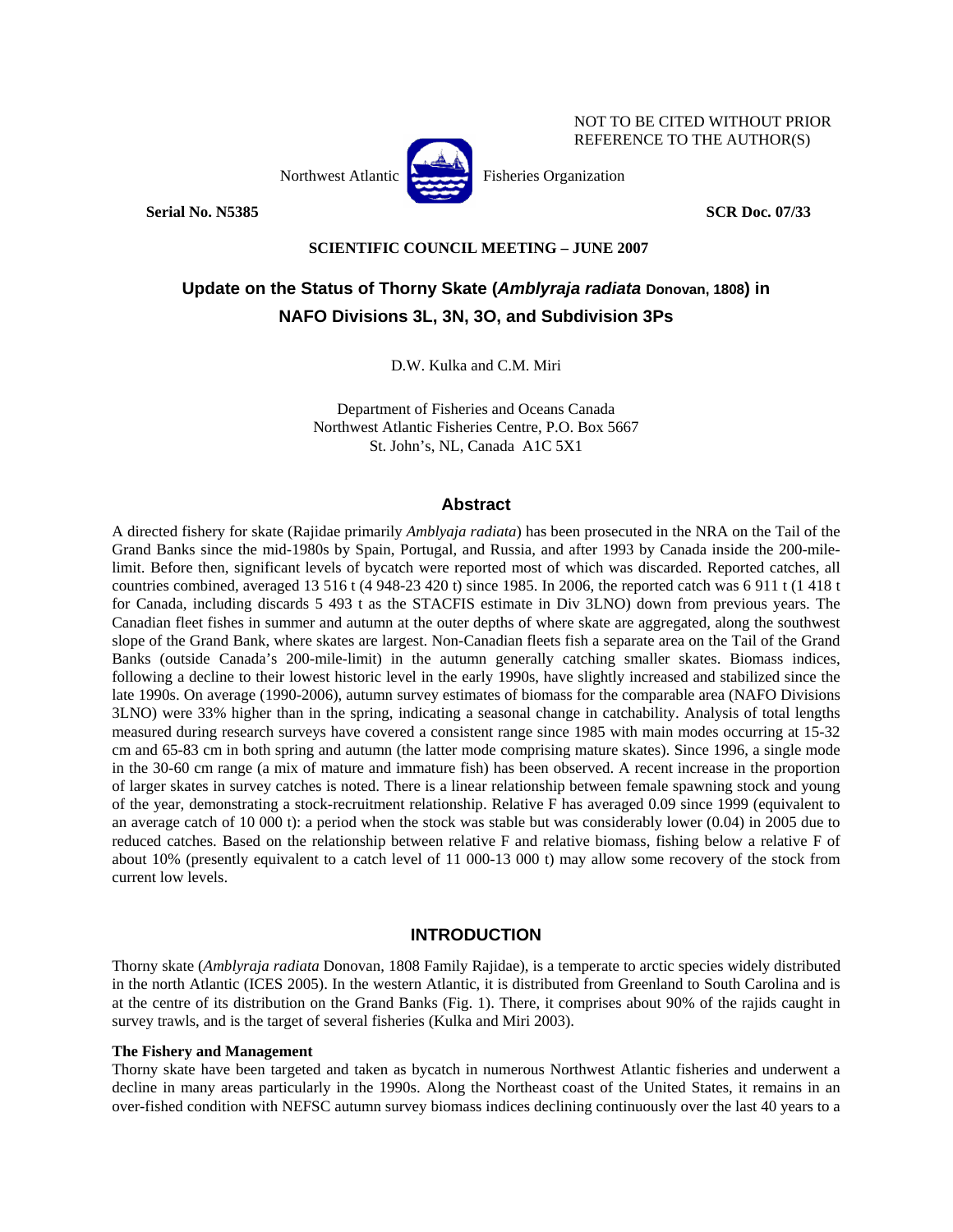record low in 2005 (SAFE 2001, 44<sup>th</sup> SAW 2007). In June 2004, the International Union for the Conservation of Nature (IUCN) recommended that the New England population of thorny skate be listed as "Critically Endangered." In the southern Gulf of St. Lawrence, Swain *et al.* (2005) also reported a continuous decline of 84-90% in survey biomass indices over the last 32 years. Ratz and Stransky (2002) noted a reduction in bycatch levels of thorny skate in several fisheries west of Greenland. In Canadian waters, thorny skate is presently undergoing an assessment for risk of extinction by the Committee On the Status of Endangered Wildlife In Canada (COSEWIC).

Prior to the mid-1980s on the Grand Banks, various fishing fleets collectively reported annually several thousand t of skates as bycatch (Kulka and Mowbray MS 1998). It was estimated that an average of approximately 5 000 t was discarded annually by the Canadian fleet during 1980s to early 1990s and a few hundred tonnes were recorded in Canada's annual landings statistics during that period. In 1985, Spain began targeting skate in a non-regulated fishery in the NRA (Northwest Atlantic Fisheries Organization Regulatory Area) (Junquera and Paz MS 1998, del Río and Junquera MS 2000, 2001). In 2000, Russia commenced a directed fishery for thorny skate. In 1993 and 1994, experimental fishing resulted in the first significant skate landings appearing in Canadian statistics.

A 3 000 t quota, in place within Canadian waters from 1997-2005 was generally under-fished. Catches in the NRA, unregulated until 2004, have been more variable and substantially higher averaging about 7 500 t over the past six years. In 2004, regulation of this fishery was relegated to NAFO and a 13 500 t quota was placed on skate in NAFO Divisions 3NO for 2005-2007.

#### **Review of the Biology**

A detailed review of the biology of thorny skate was provided in Kulka *et al.* (2004), and a discussion of stock structure can be found in Kulka *et al.* (2006). This section summarizes relevant details from that paper.

Skates have been aged with vertebrae (Gallagher *et al.* 2005, Gedamke *et al.* 2005, Sulikowski *et al.* 2004), and with caudal thorns (Gallagher *et al.* 2002, Henderson *et al.* 2005) in other locations. On the Grand Banks, studies on thorny skate age and growth are underway using vertebrae (Kulka, pers. comm.) but have not been completed. Thus, age-based assessments are not yet possible. Maturity studies have been undertaken (del Río MS 2002), and this information has been used to carry out life history stage-based analyses, and to examine stock recruitment relationships for thorny skate on the Grand Banks (Kulka *et al.* 2004). Maturity estimates are also being updated but not yet available (Kulka, pers. comm.). Thus, this assessment is based largely on survey indices for various stages of maturity.

Kulka *et al.* (2004, 2006) noted that abundance has been low but stable since the early 1990s having undergone a substantial decline in the late 1970s to late 1980s. Spatial dynamics are rarely determined within the contemporary framework of management of elasmobranchs, or marine fish in general. However, for thorny skates on the Grand Banks, this aspect has been examined in some detail by Kulka *et al.* (2004) who showed that spatial dynamics were quite different from the population trends. Although its biomass has been stable for more than 10 years, the area occupied by this species has continued to decline and the density has continued to increase at its centre of mass. Hyper-aggregation has been shown to be a precursor to collapse in other marine fish species (Rose and Kulka 1999).

## **Purpose**

The purpose of this paper is to provide advice for thorny skate on the Grand Banks (Div. 3LNOPs) and partition the advice for NAFO Divisions 3LNO (including the NRA) and Subdivision 3Ps (Canada see Kulka *et al* 2006). This paper also updates biological and fishery data to 2006.

# **METHODS**

# **Survey Data**

Data from standard NL (Newfoundland and Labrador) demersal trawl surveys (random stratified, Engel and Campelen trawl gear, spring and autumn, post-1970 to 1983 using Yankee-41.5, Engel-145 Hi-lift to 1996 and Campelen-1800 shrimp trawl to date) were used for estimating biomass and abundance. A summary of the stratified-random survey design (STRAP) applied by the DFO - NL Region after 1970 for this analysis can be found in Kulka *et al.* (2006).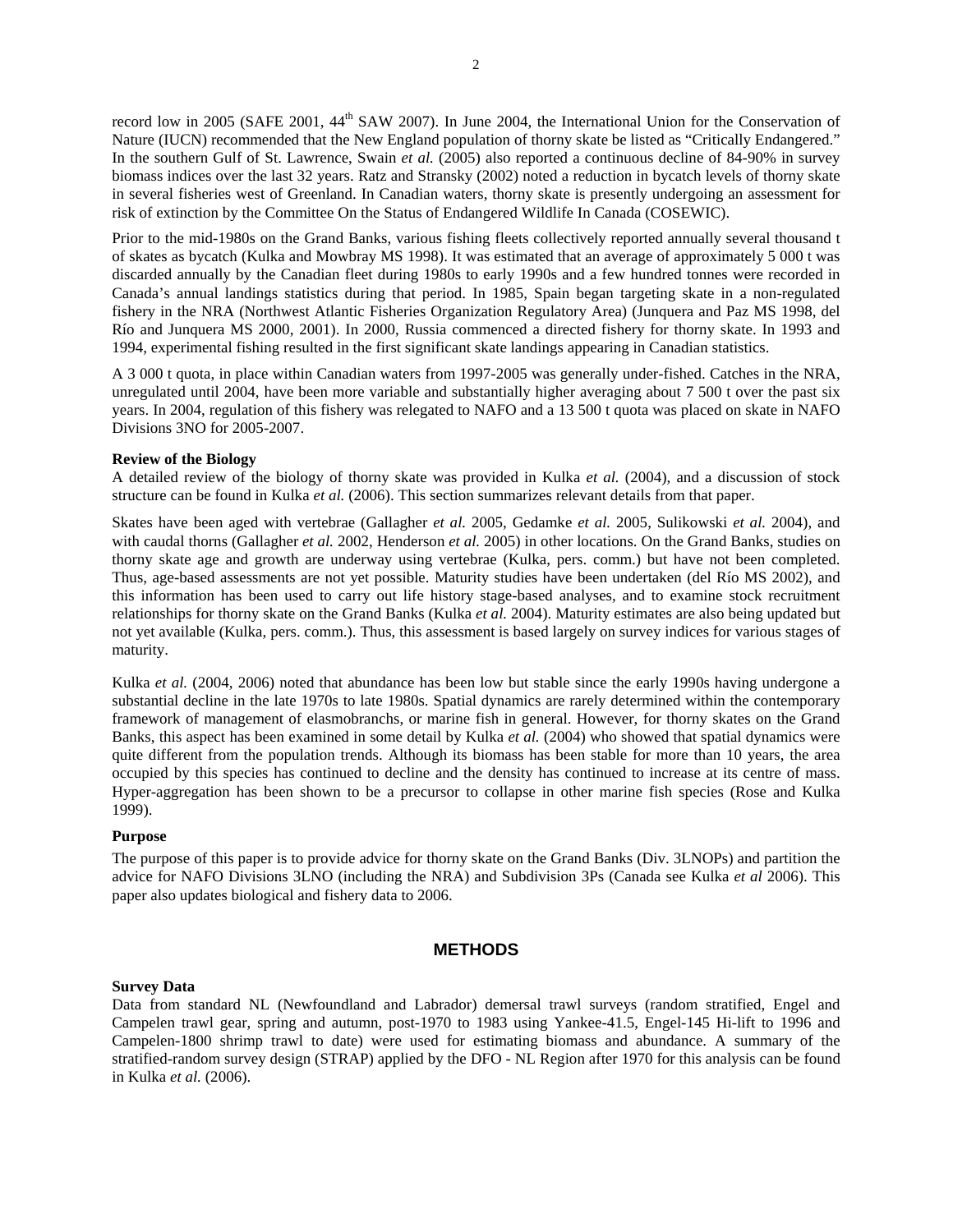Survey series from Div. 3LNO and Subdiv. 3Ps were used to estimate biomass and abundance, and examine trends in average size (biomass/abundance) of thorny skate in spring 1971-2005 (3LNOPs), and autumn 1981-2006 (3LNO). A significant portion of the annual spring survey was not done in 2006, therefore there were no estimates of biomass and abundance for Subdiv. 3Ps in 2006. In other years, not all areas were surveyed every year in both time series these missing data are denoted by blank cells on biomass and abundance tables. The total area surveyed in 1996-2006 was 294 589 km<sup>2</sup> in 1994-96 was 283 321 km<sup>2</sup> and in 1986-93 was 255 542 km<sup>2</sup>.

STRAP2 uses catch per tow within area of survey tracks extrapolated to the total area within a series of predefined strata related in part to depth added over the survey area in order to yield an index of stock size (Smith and Somerton 1981). Similarly, STRAP1 (Smith and Somerton 1981) estimates numbers at length for predefined depth strata, which facilitates age or stage-based analyses. Total abundance at length is then calculated as the sum of the strata estimates for each length group over the survey area. Due to the absence of length-weight data from DFO stratified random surveys in NAFO Divisions 3LNOPs, sexed length-weight relationships of thorny skate generated by del Río *et al.* (2002) from Spanish spring trawl surveys in 2001 for Divisions 3NO were utilized in STRAP1 staged-based calculations. These calculations assumed that weight at length remained constant throughout the entire survey period.

The most significant alteration in NL research survey design was a change in trawl gear in autumn 1995: from Engel-145 High-Lift Otter (demersal) Trawl to Campelen-1800 Shrimp Trawl. Simpson and Kulka (2005) derived a conversion factor from comparative sets where catch numbers and weights were recorded and by comparison of average size between gears. The conversion factors were determined to be 2.63 (weight) and 2.42 (number) for converting Engel values into Campelen equivalents.

Since the autumn survey series is never spatially complete over the entire designated stock area (i.e., does not include Subdivision 3Ps), spring surveys were used as the primary estimator of biomass and abundance trends of thorny skate. However, autumn estimates are also calculated as that survey is conducted when a greater proportion of thorny skates are available for capture by trawl gear. During autumn, skates are concentrated on the shelf whereas in spring, part of the population has moved to the shelf edge and a proportion apparently moves outside of the spring survey area (Kulka *et al.* 2004). In addition, the spring survey fishes shallower depths (~750 m) than in the autumn survey (~1 400 m in recent years, Table 1). When using spring survey estimates of biomass and abundance to examine trends in the thorny skate stock, it is assumed that the proportion of skate that moves outside of the surveyed area is consistent among years.

Changes in the proportion of three life stages of thorny skate were examined: young-of-the-year (YOY) immature (IMM) and mature individuals (Spawning Stock Biomass - SSB). Survey length frequency numbers at length were partitioned into recently hatched, immature, and mature components. The ogives of del Río (2001) for 1997, 1999, and 2000 and our ogives for all years since were used to estimate the proportion of mature males and females in Canadian spring survey catches to derive an index of spawning stock biomass (SSB). The year 2000 ogive was applied to surveys in 2000-2002 the year 1999 ogive to 1998 and 1999 and the year 1997 ogive was applied to 1997 and all years earlier. If size at maturity varied in years prior to 1997, then the spawning stock index could be over or under-estimated for those years. Information from Templeman (1987b) suggests that this may be the case although the bias is not large. The remaining thorny skates were defined as immature excluding the smallest mode YOY as described in the following section. Information on hatch size of thorny skate reported by Berestovskii (1994) was used to delineate YOY. The smallest mode ranging from 9-22 cm TL and averaging 15.5 cm was observed every year in spring and autumn surveys. Berestovskii (1994) determined that size at hatching from the egg case for thorny skate in the Barents Sea was approximately 10.4-11.4 cm. This hatching size compared closely to the starting size of the smallest skate caught. This mode was used to derive a recruitment index.

#### **The Fisheries**

NAFO Scientific Council's "agreed" estimates of skate catch 2004 and forward were used for the assessment (Table 2). Prior, information was derived from four sources: Zonal Interchange Format (ZIF) datafiles for Canadian landings the Canadian Fishery Observer database for species discards NAFO STATLANT-21A for reported non-Canadian landings and C&P (Department of Fisheries and Oceans Canada - Fisheries Management Branch - Conservation and Protection) commercial inspections data (refer to Kulka *et al.* 2006 for details).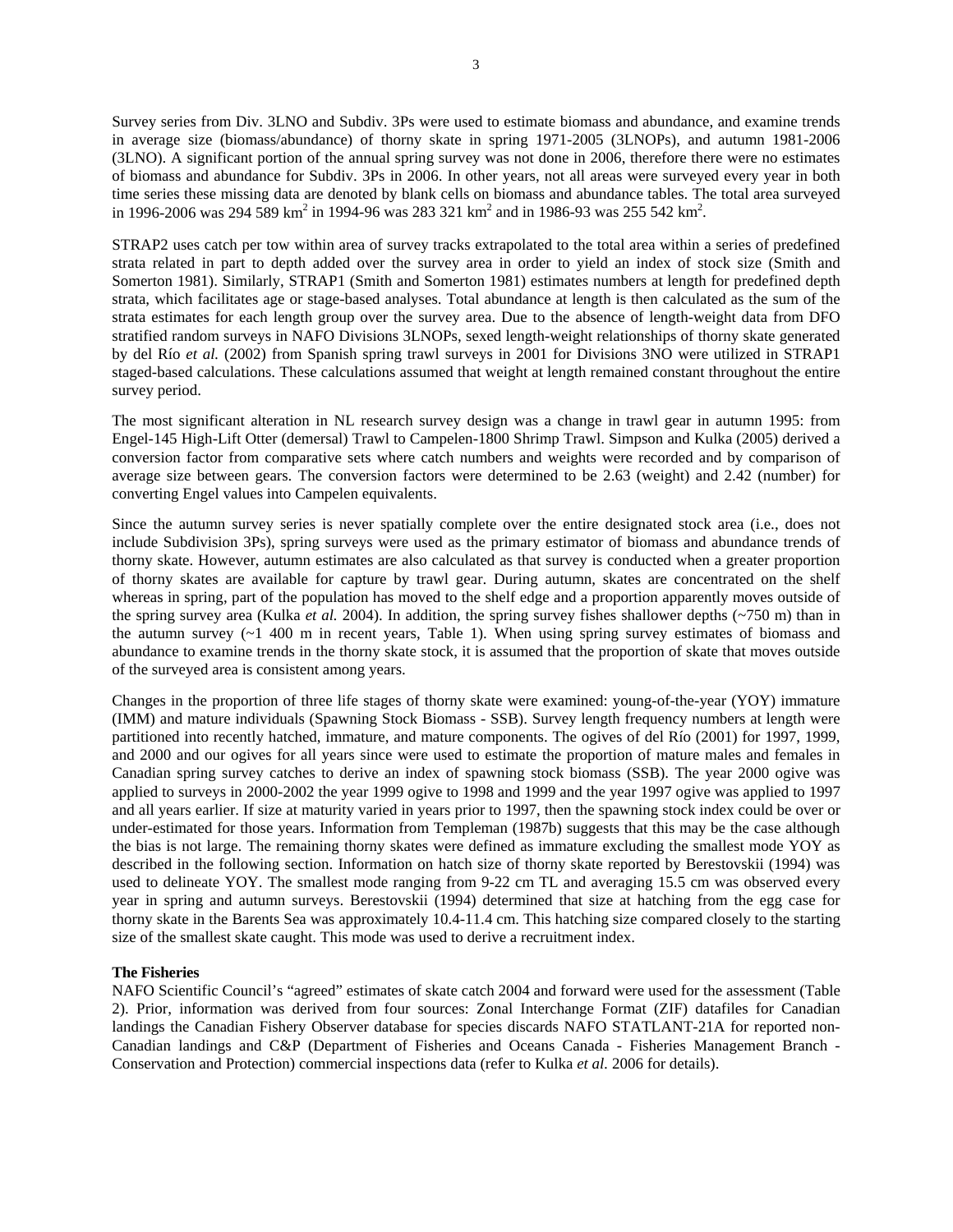An Index of Exploitation was calculated for each NAFO Division and all areas combined using a ratio of reported catch to spring research survey biomass index. Indices for the Canadian fleet inside 200 miles (NAFO Divisions 3LOPs) were then compared to indices for non-Canadian fleets fishing outside Canada's 200-mile-limit (NAFO Div. 3N).

# **RESULTS**

## **Trends**

Spring and autumn survey biomass and abundance indices are presented by NAFO Division in Tables 3a&b and Figure 2a in Campelen equivalents (note that spring 3LNOPs estimates are missing in 2006, because Subdiv. 3Ps was not surveyed in that year; see Table 1 for a summary of successful survey sets). For comparable years and areas (1981-2006 in Div. 3L 1990 in Div. 3LNO), spring and autumn survey estimates of biomass showed similar trends. However, autumn estimates were more variable and consistently higher within each NAFO Division. The decline observed in the spring survey series during the early 1990s also appeared in the autumn series. After 1995, the autumn index fluctuated without trend but 85-90% of the skate biomass in Div. 3LNO was concentrated in 3NO.

Based on spring survey data, average weight of thorny skates was 2 kg in the early 1970s declining to 1.0 kg by 1997, with most of the decline occurring during the 1990s, concurrent with the decline in biomass (Fig. 2b). Average size has increased to about 1.6 kg since then. The autumn trend from the late 1990s onwards was similar.

Campelen-equivalent spring indices (Table 3a, Fig. 2a: biomass and abundance, Fig. 3: mean weight and number per tow) show similar trends in Div. 3LNO (i.e., Divisions overlapping the NRA) *versus* 3LNOPs (the entire designated stock area). One or more Divisions were not surveyed in 1974 and 1983 and therefore, are excluded from the graph. Table 3a (comparing sampled Divisions) indicates that both biomass and abundance were flat or increasing slightly to 1975. The 1976 value is the highest on record - well above any other year – and was the result of three very large sets in Div. 3O (508, 428, and 243 kg skate per standard tow). Thus, the estimate for that year may be anomalously high. From 1975 to the late 1980s, the trends fluctuated without pattern then declined until the mid-1990s. Following a small increase in the late 1990s, these indices have been stable since. Over the past 14 years, relative biomass has been stable at approximately 40% of that observed in the 1970s and 1980s.

The decline in the early 1990s was spatially uneven with most occurring in the northern part of the Grand Banks (Div. 3L) and, to a lesser extent, in Div. 3N (Table 3a). Partitioning the Grand Banks in this manner clearly illustrates that biomass and abundance in the southwest was fluctuating, but more or less stable over the entire time series whereas biomass in the northeast declined by nearly 95% between the 1970s and mid-1990s (see detailed discussion on associated distributional changes in Kulka *et al.* 2004). The ratio of 3LN/3LNOPs biomass and abundance was stable during the 1970s, but then declined steadily during the 1980s-late 1990s becoming relatively stable since then.

A scaled comparison of the Canadian Campelen survey trends from 1995-2006 in NAFO Div. 3NO and the Spanish survey trends for the same period and area is similar although annual changes were not always in the same direction (Fig. 4).

#### **Stages**

The indices for each life history stage (i.e., young-of-the-year, juveniles, and adults) increased between the early 1970s and mid-1980s then declined rapidly in 1990-1995 (Fig. 5a, upper panels). Note that 2006 was not analysed because data from part of the stock area, Subdiv. 3Ps, was not available. All three stages have been stable at a low level since the mid-1990s. During the period of decline (late-1980s to mid-1990s), the proportion of mature skates in the population declined while the immature component increased (Fig. 5a, lower panels). This trend has reversed since the 1990s. While the proportion of abundance was changing, the proportion of biomass for each stage remained relatively stable over the entire period.

Recruit per spawner (Div. 3LNOPs) in most years was between 0.5-2.0. Values were highest during the period of decline of this stock. This is due to the greater decline in adult females, as compared to the YOY (Fig. 5b). The average over the entire period was 1.4. For 2005, recruit per spawner was calculated for Div. 3LNO only given the missing data on recruits in 2006 for Subdiv. 3Ps.

The relationship between female spawning stock abundance (SSA) and recently hatched skate (YOY) is illustrated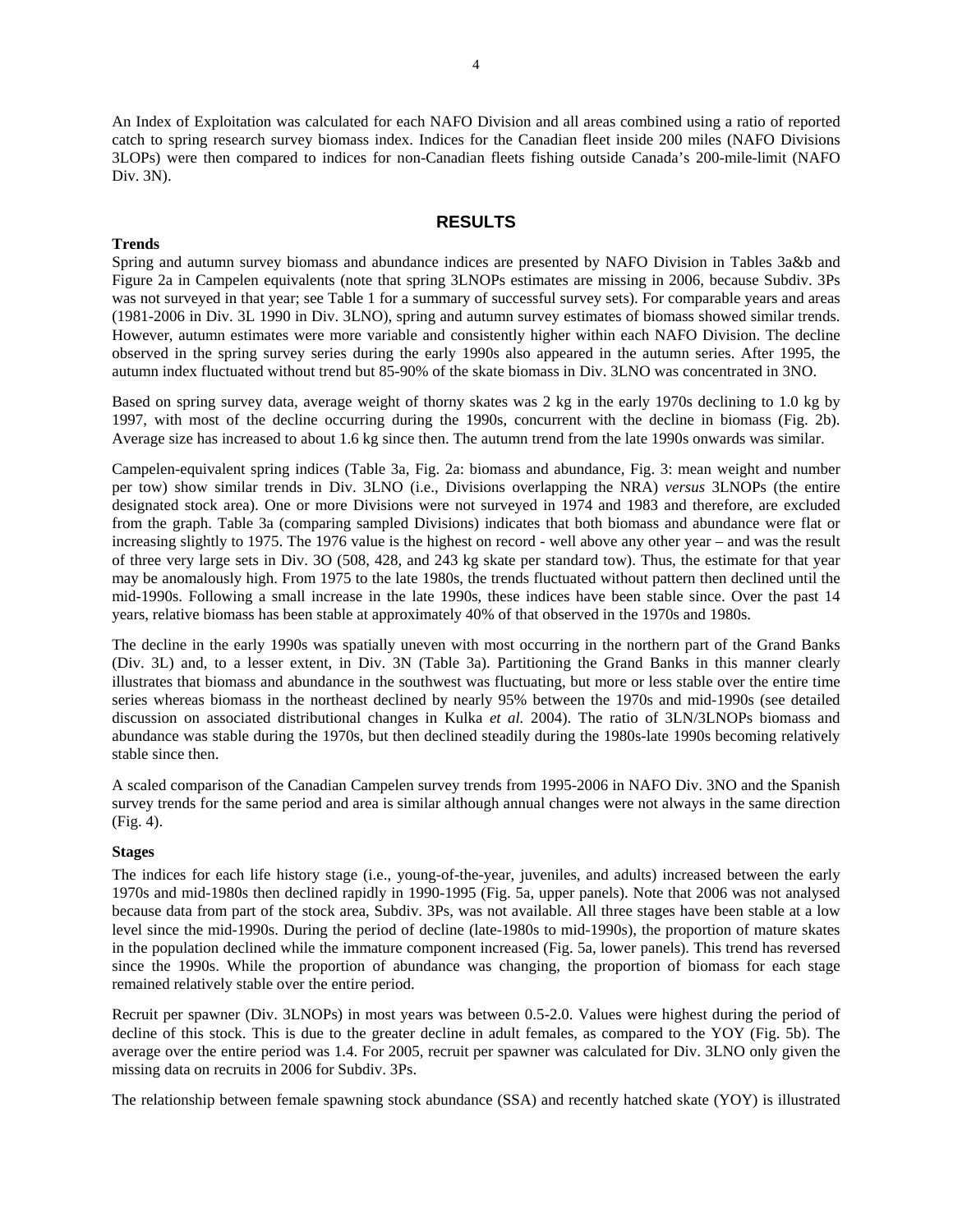in Figure 6 (does not include 2006 because Subdiv. 3Ps was not surveyed). The upper panel shows that the ratio of YOY/SSA was low in 1980-1986 had increased in 1989-1995 then declined and stabilized at levels previously observed in the early to mid-1980s. This increase in YOY relative to SSB is concurrent with the period of decline of this stock. Figure 7 further illustrates that the female SSA and YOY followed a similar trend with and without YOY offset by one year thereby suggesting a relationship between spawning stock and recruitment. The highest three years in the series (to 2005) averaged a SSA=22 million and SSB= 41 929 t the lowest three years of female relative SSB averaged a SSA=4.3 million and SSB=8 164 t. In 2003-2005, female relative SSB averaged a SSA=12.7 million and SSB=24 151 t. Note that the 2006 point was not included in this analysis, because Subdiv. 3Ps was not surveyed in that year.

## **The Fisheries**

A spatial representation of non-Canadian effort outside Canada's 200-mile-limit can be found in Kulka *et al.* (2004). In terms of areas fished, skate catches in Canadian waters occurred primarily in NAFO Division 3L and Subdivision 3Ps prior to 1992 (as bycatch) but have shifted to Div. 3O and Subdiv. 3Ps in recent years after the non-Canadian (3O) and Canadian (3OPs) skate-directed fishery began in 1985 and 1994, respectively. Directed Canadian effort for skate occurred mainly along the shelf edge from the Laurentian Channel in Subdiv. 3Ps to Canada's 200-mile-limit in Div. 3N.

Catches of non-Canadian countries (as reported in NAFO STATLANT-21A) are presented in Table 4, and combined catches of these countries are listed in Table 5. The latter table provides estimates derived from the Department of Fisheries and Oceans Canada's Conservation and Protection estimates for non-Canadian countries as well as values agreed to by STACFIS (NAFO). The 2006 estimate "agreed to" by STACFIS for Divisions 3LNO, plus the ZIF estimate of Canadian catches in Subdivision 3Ps, was 6 911 t, a 1 270-tonne increase over the 2005 value, but a three-fold decrease from the average in 2003-2004. Catches of skates for all countries since 1985 are illustrated in Figures 8 and 9. The catch of skates on the Grand Banks has been increasingly attributable to non-Canadian fleets fishing in NAFO Div. 3NO, now at about a 90% level (Fig. 9).

In 1985-1993, all reported Canadian skate landings were bycatch averaging 61 t per year. Commencing in 1994, Canada retained most of its skate catches in a new directed fishery (non-Canadian countries retain most of their skate catches). Current regulations dictate that all skates must be landed. Much of this Canadian bycatch came from mixed fisheries for Atlantic halibut/monkfish/white hake, and the redfish fishery. In 1994-2006, the skate-directed fishery accounted for 75% of all skates landed by Canadian vessels. Canadian skate catches have declined from an average of about 4 200 t at the beginning of this directed fishery to 1 100 t in 2006.

Since the late 1980s, 100% of skate reported by non-Canadian countries has been caught with trawl gear about 82% (1985-2006) was taken in Div. 3N on the Tail of the Grand Banks mostly in August-December. The remaining non-Canadian skate catches were bycatch in the Greenland halibut fishery that occurs throughout the year. In contrast, Canada utilized gillnets, longlines, and otter trawls in the Canadian skate fishery (Table2). In the first four years of the Canadian skate fishery (1994-1997), otter trawls caught most of the skates landed (46-75%). Since 1998, skate catches have been fairly evenly distributed between the three gears. Since July 2002, a minimum codend mesh size of 280 mm is required when directing for thorny skate in the NRA since 2005, a quota of 13 500 t (with 2 250 t for Canada) has been in place for NAFO Div. 3LNO (i.e., in addition to the 1 050 t quota in Subdiv. 3Ps for Canada).

An Index of Exploitation or relative  $F$  (= reported commercial catch/spring research survey biomass index) was used to examine relative changes in the impact of fishing mortality (Fig. 10). Relative F nearly tripled: from approximately 5% in the mid-1980s to 14% in 2003-2004. Most of this increase is attributed to increased catches in the NRA. The index has declined slightly in Subdiv. 3Ps. Relative F dropped to 4% in 2005-2006 (probably similar in 2006) due to reduced landings.

The Index of Exploitation was highest when the biomass was lowest. This reflects a relatively stable level of catch during the period when the biomass declined rather than an increase in catch. The reason for this is that fleets have been able to sustain good catch rates as biomass was reduced, because the remaining biomass has become increasingly concentrated in a smaller area.

A temporal trajectory of Relative F to Relative (total) Biomass may provide some indication of an appropriate or maximum level of exploitation for thorny skate. The point of inflection (where the trajectory starts to increase on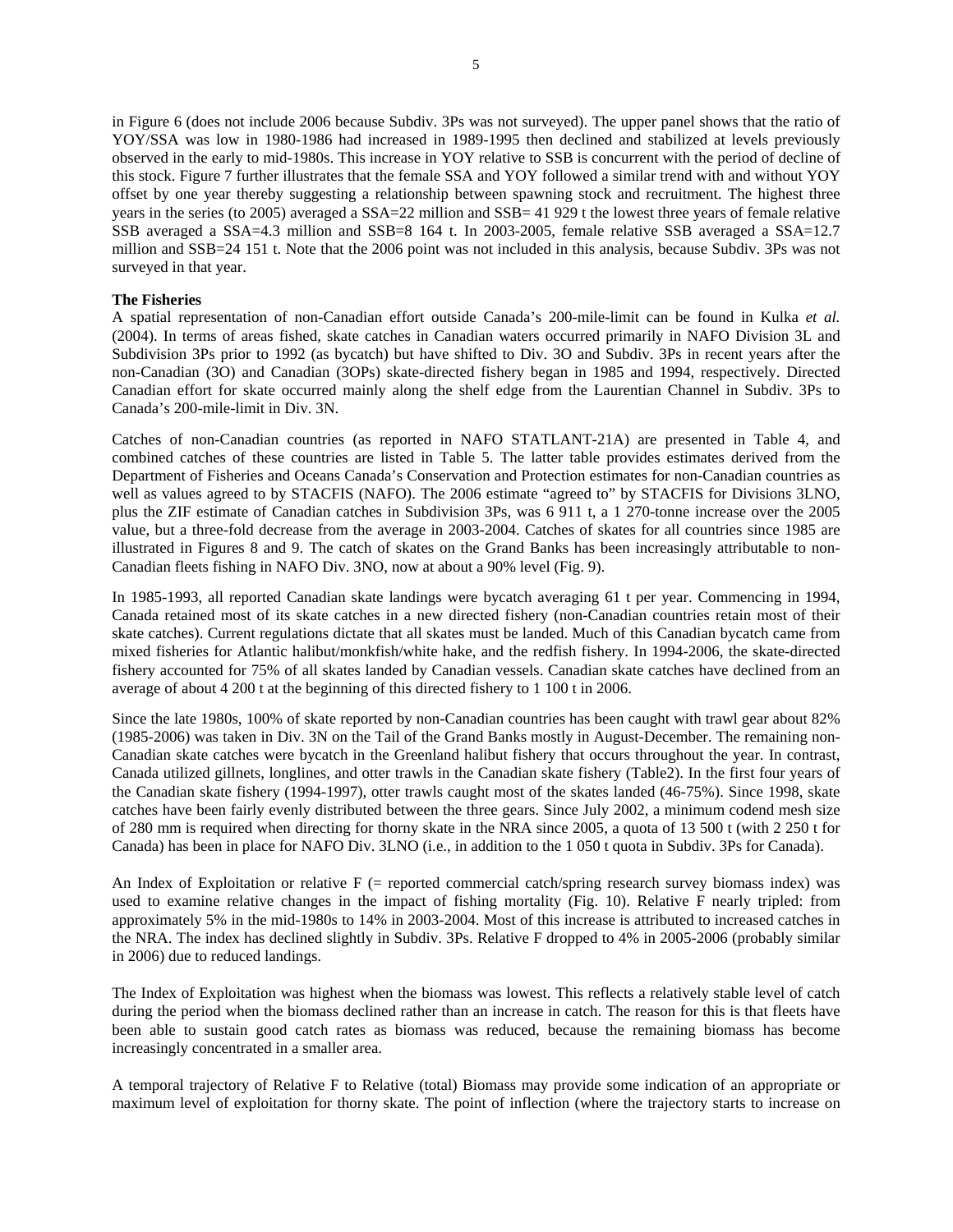#### **DISCUSSION**

In managing a commercially exploited species, it is important to have some knowledge of the stock structure, reproductive biology, spatial distribution, and commercial catches. Templeman (1884a, 1984b, 1987b) provided information on some of these topics: indicating limited movements (although tagging experiments were very limited), and demonstrating substantial differences in thorny skate size at maturity (one indicator of stock structure) in NAFO Div. 3LNOPs versus areas to the north. This maturity work has been updated by del Río and Junquera (2001), del Río (2002), and del Rio *et al.* (2002) but their analyses were restricted to the southern Grand Banks. It is these data that facilitated the stage-based analysis presented in this paper.

Catchability of skate in survey gear is a consideration in the management of the fishery for several reasons. Kulka and Mowbray (1998) first noted that the autumn estimate of biomass of thorny skate is about 40% higher than spring estimates, because skates have migrated to deeper water during the spring. Therefore, a portion of the skate population is not available to survey trawls at that time. However, the spring survey is used as a relative measure of changes in skate population size, because it surveys the entire stock area the autumn series does not include Div. 3Ps. In addition, the relative difference between spring and autumn estimates has changed over time probably because of changes in patterns of migration. Thus, the thorny skate decline in the late 1980s and early 1990s may not be as great as the spring indices suggest, because the degree of migration was greater in those years. For this reason and those stated above, the spring research survey underestimates actual thorny skate biomass especially during the period of decline.

Walsh's (1992) escapement experiments with Engel trawl gear compared thorny skate and three other groundfish species on the Grand Banks. He noted that escapement from the trawl for almost all sizes of skate was high. Maximum catching efficiency for thorny skates longer than 35 cm TL was about 40% (typically 80% or more for large sizes of the other three species). For all species tested, Engel gear appeared to be least effective in capturing thorny skate. Skates of all sizes were observed to escape under the trawl's footrope. Similar studies have not been conducted with Campelen trawls. However, a sudden increase in biomass in both spring and autumn research surveys after the change in trawl gear, coupled with a very similar average size and frequency composition of skate taken, comparing the first two Campelen years with the last two Engel years (Simpson and Kulka 2004) indicate that Campelen gear is more efficient than Engel gear in capturing skate of all sizes. Given the observed avoidance behaviour of thorny skates when encountering research survey gear and their flattened body shape, catchability (q) of skate is lower in survey trawls as compared to other groundfish species.

In addition, there is no apparent difference in average size of skate caught in both trawls as observed with most other species. Thus, the value of q and an Engel to Campelen biomass/abundance conversion factor for thorny skate may be quite different than those for other demersal species. Estimates of biomass and abundance derived from research surveys for thorny skates of all sizes must be viewed as minimum values (see Simpson and Kulka 2004 for a detailed discussion).

The analyses of spatial dynamics using aggregated statistics have revealed changes in the skate population that would otherwise be difficult or impossible to detect. In addition to changes in relative biomass, thorny skate has also undergone a reduction in area occupied. Hyper-aggregation (increasing density at the center of distribution decreasing at the periphery) was observed after the mid-1990s, when the skate population size was stable at a low level. This increases the probability of further depleting the stock given that the remaining concentrations coincide with the fishing grounds. A similar pattern of aggregation was observed for northern cod just prior to its collapse (Rose and Kulka 1999).

Frisk *et al.* (2002) suggested that conservation measures should focus on juvenile and adult stages of elasmobranch species. The approach in our assessment is consistent with this strategy. Our stage-based analyses show that the greatest variation, both spatially and in the population dynamics, occurred in the young-of-the-year and the mature components. We also demonstrated a stock recruitment relationship.

Distributional changes were somewhat different for the various thorny skate life stages. Formerly occupying nearly the entire survey area, mature skates are now found in only half the available area, and are more densely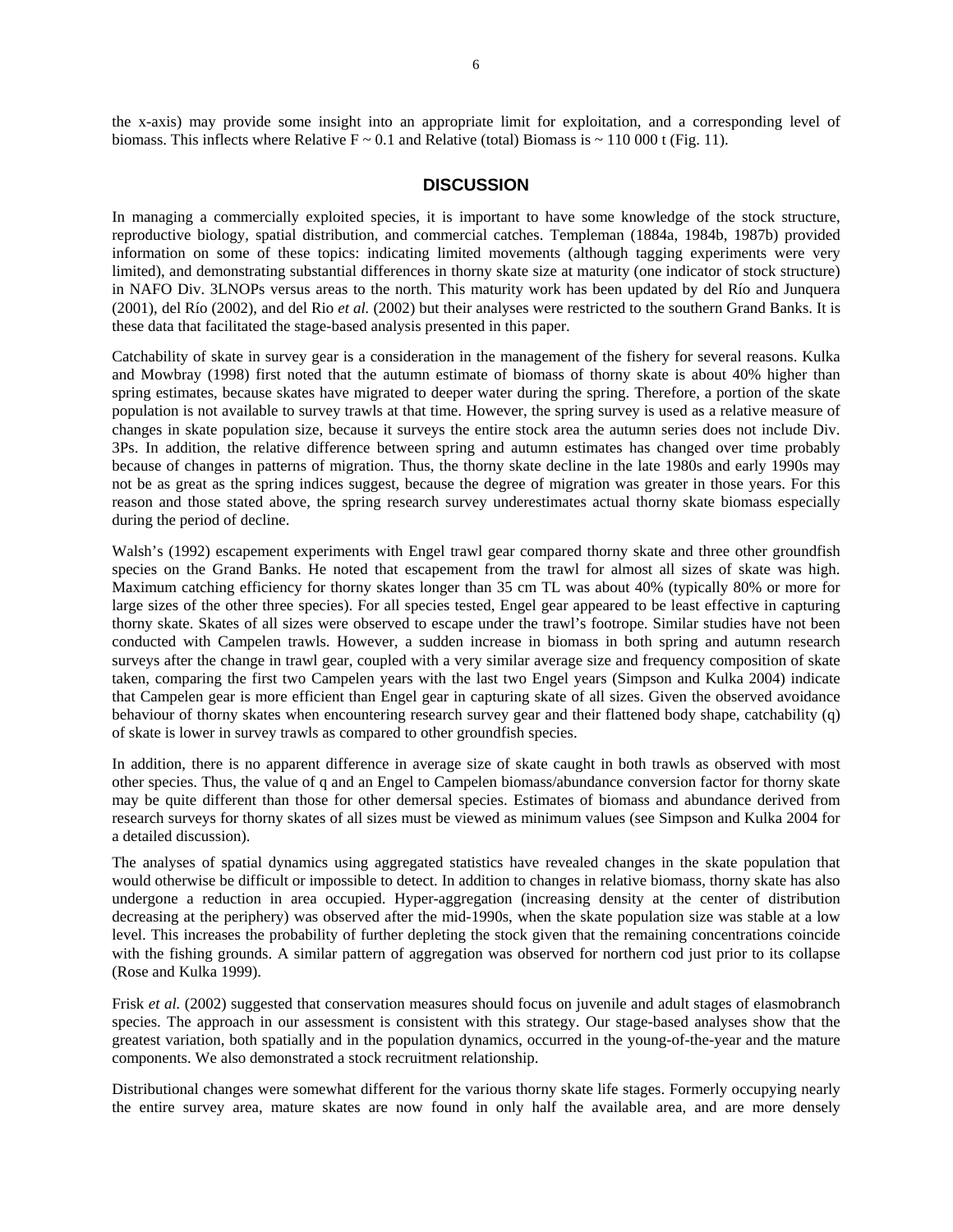concentrated there (Kulka *et al.* 2004). Young-of-the-year distributed around the entire edge of the Grand Banks from the Laurentian Channel to the northern slope - and as deep as Canadian research surveys fished. As a result of the reduced area occupied by reproducing adults, area of occupancy for the early life stage of thorny skate has significantly diminished in the 1990s, and remains restricted. Recruitment (related to SSB) has been low since the mid-1990s, except in Subdiv. 3Ps.

Both area occupied and biomass of thorny skate on the Grand Banks declined in the 1980s-early 1990s but causes for the decline are unclear. Most of the decline occurred on the northern Grand Bank in the area surrounding Newfoundland's Avalon Peninsula, where there was little or no commercial fishing effort (historically or presently). Thus, a "cropping down" effect was not observed.

The decline of thorny skate, particularly on the northern Grand Banks (NAFO Div. 3L), is also concurrent in space and time with the decline of many other demersal species (Atkinson 1994), and occurred during a period when bottom water temperatures were below average. The coldest section of the Grand Banks (north) corresponds to where thorny skate underwent its greatest decline. Thorny skates appear to select warmer areas of the Bank throughout the year (Kulka and Mowbray 1998), and thus these cooler bottom temperatures may have been a factor in this decline.

# **CONCLUSION**

Incomplete Canadian survey coverage, missing Subdivion 3Ps in 2006, has impaired this update: relative biomass and abundance of this stock as a whole cannot be determined for 2006. However, biomass has remained stable or has slightly increased for 13 years in spite of some relatively high catches in the late 1990s-2004. Although Relative F increased by almost three times over 20 years, it has dropped to near historic levels in 2005-2006 due to reduced catches. Hyper-aggregation in the late 1980s-early 1990s, plus an increasing area devoid of skates are not positive indicators, but area occupied has undergone a minor re-expansion over the past 3-4 years.

Production modeling done by Kulka *et al.* (2005) suggested that catches exceeding 11 000 t could impair stock recovery. Furthermore, that study identified a fairly strong relationship between size of SSB and recruitment (size of YOY), and thus rebuilding depends on increasing the SSB. Even if fishing mortality is sufficiently low to allow recovery, the k-selected reproductive strategy of thorny skate could mean a protracted recovery process.

#### **Deficiencies**

There remain a number of limitations to knowledge of thorny skate in Div. 3LNOPs. Although all available evidence indicates a single population in 3LNOPs, stock structure has not yet been fully verified. Information is lacking on such characteristics as individual growth rate and details on the age structure of skate population(s). Ageing thorny skates has only recently been attempted but is a work in progress. Information on maturity was updated by Junquera and del Río (MS 2001), and del Río (MS 2002) but there is a long gap when maturity information is unavailable (1972-1997). Biological sampling of commercial skate catches continues to be inadequate, and information on commercial catches is restricted to gross removals by weight although sampling has improved in recent years. There are still uncertainties with respect to reported skate landings, particularly historically although this assessment attempted to determine a more accurate account of skate catches.

#### **Prognosis**

Thorny skate underwent a decline in the late 1980s to early-1990s, followed by a slight increase in the late 1990s. Since then, abundance has remained relatively constant near the lowest historic level. An average exploitation rate of 10% (equivalent to an average catch of 11 200 t) over the past 7 years has resulted in a flat biomass trajectory. Although stable in recent years, skate continues to be near a historically low population size. Average index of biomass over that 7 year period was 112 000 t. The current Total Allowable Catch (TAC) for skates in Div. 3LNOPs is presently 14 550 t (= 13 500 t in Div. 3LNO + 1 050 t in Subdiv. 3Ps), which considerably exceeds the current 11 100 t average catch. However, catches have been well below the quota in 2005-2006, averaging just over 5 000 t. The results of production modelling suggest that a catch < 11 000 t would be required to allow rebuilding of this stock (Kulka *et al.* 2006).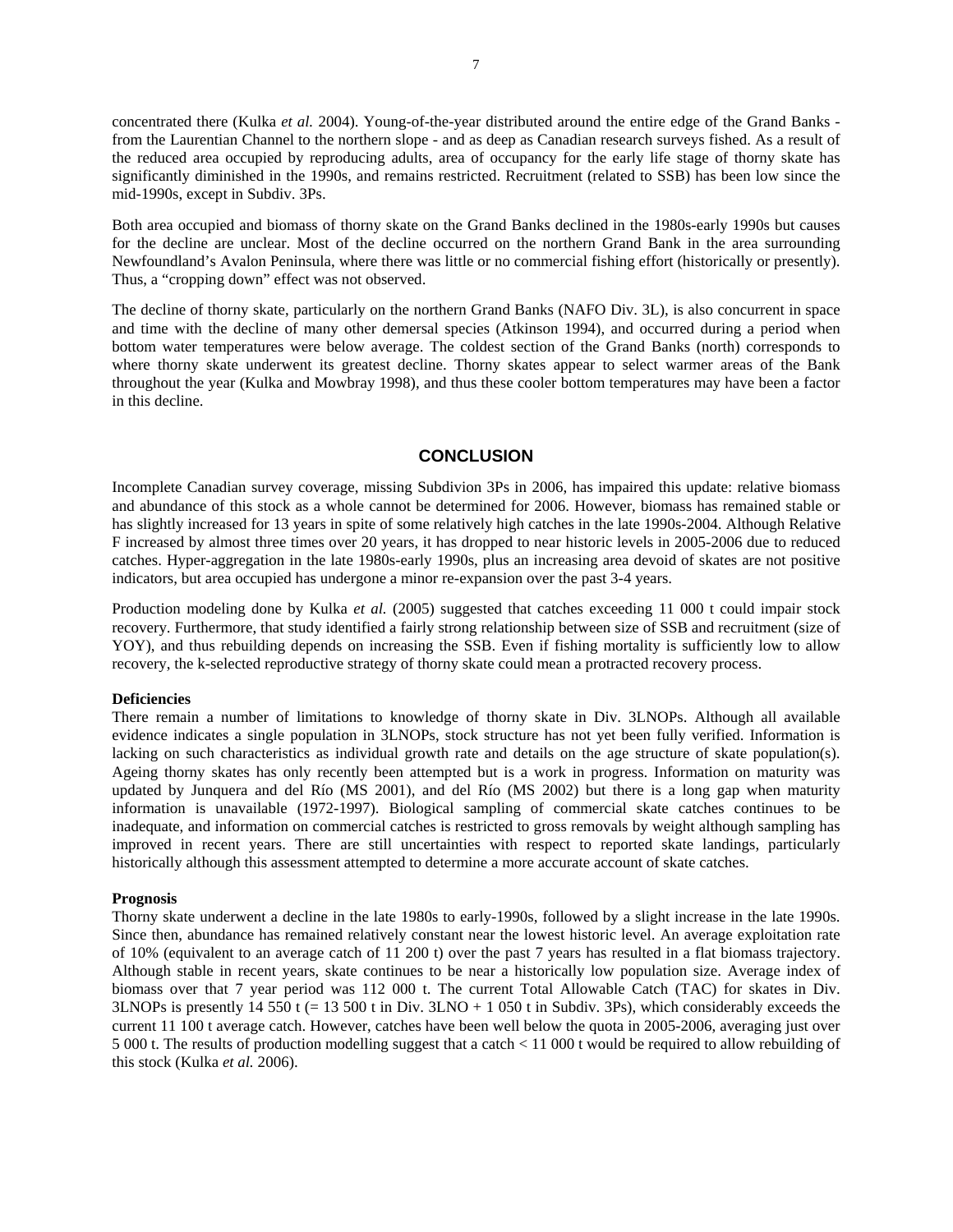Thus, current levels of exploitation may be sustainable. If the desired strategy is to sustain current levels of biomass (i.e., no recovery), then average annual catches of 11 000 t could be maintained (which is below the current TAC of 14 550 t). Given the uncertainty in the production model, a conservative TAC (corresponding to the lower confidence limit of 7 926 t) will ensure increasing biomass for this stock. If thorny skate population growth and eventual higher yield is the fisheries management objective, then catch levels below current quota is required.

# **Management Considerations**

A number of points must be taken into consideration when determining appropriate management measures:

- 1. The nature of the advice depends on whether the aim is to allow the stock to grow to previous or higher levels or to maintain the stock at current levels.
- 2. All available evidence suggests that thorny skates in Div. 3LNOPs comprise a single population. There is no evidence that the fish constitute different populations between Div. 3LNO and Subdiv. 3Ps. Thus, this assessment considers these skates as a single biological unit in formulating biomass trends, production, and exploitation then partitions that advice to the current management units of Div. 3LNO and Subdiv. 3Ps.
- 3. A key consideration in formulating an appropriate level of exploitation for thorny skate and elasmobranchs in general, is their low reproductive potential due to slow growth, late sexual maturation, low fecundity, and long reproductive cycles (referred to as k-selected species). The key difference is that most teleosts have the potential to produce large year classes from a small spawning stock, whereas elasmobranchs do not.
- 4. The recent level of exploitation has resulted in a stable biomass for more than a decade. Analyses here have shown that there is a fairly strong stock/recruit relationship, smaller SSB producing smaller year classes (YOY). Therefore, a rebuilding strategy, if that is the desired fisheries management objective, must include a reduction in exploitation of the SSB (below 11 000 t) in order to allow an increase in recruitment. Alternatively, if retaining stability at current low biomass (near historic low) is the desired objective, then a maximum catch of approximately 11 000-12 000 t is required to maintain that level. The current TAC for Div. 3LNOPs, totalling 14 550 t, considerably exceeds that level.
- 5. Concentration of thorny skate biomass onto the southern portion of the Grand Banks since the mid-1980s (both inside and outside the NRA), coinciding with the fishing grounds, has made this stock more vulnerable to overfishing. Historically a refuge from significant fishing pressures, the northern Grand Banks is now largely devoid of skates except along the shelf edge.
- 6. The Index of Exploitation in NAFO Div. 3N, which is fished exclusively by non-Canadian fleets outside Canada's 200-mile-limit, averaged 6.5 times higher than areas fished by Canada inside 200 miles. Both Canadian and non-Canadian fleets fish the same concentration (most probably the same stock) of thorny skate. Thus, if significant reductions in skate catches are to occur in order to allow this population to rebuild to higher levels, it would be reasonable to recommend that the majority of reductions take place in the fishery outside 200 miles.

## **Summary**

- Thorny skate biomass has been stable for about 14 years but the stock had become concentrated in a small area on the southern Grand Bank (hyper-aggregation). Once densely concentrated on the northern Grand Banks, thorny skates are now absent from much of this area. However, the species has shown a minor reexpansion in its distribution during the past 3-4 years.
- Small thorny skates (10-30 cm TL) have been largely absent from the northern Grand Banks (NAFO Division 3L) since 1996. The largest occurrence of small skates is presently found in NAFO Subdivision 3Ps.
- Since the mid-1990s, 17% of thorny skate biomass distribute outside Canada's 200-mile-limit while approximately 70% of skate catches were taken outside 200 miles.
- Reported commercial catches increased substantially in 2000, as compared to the previous five years. This increase occurred outside Canada's 200-mile-limit. Catches returned to lower levels in the last 2 years.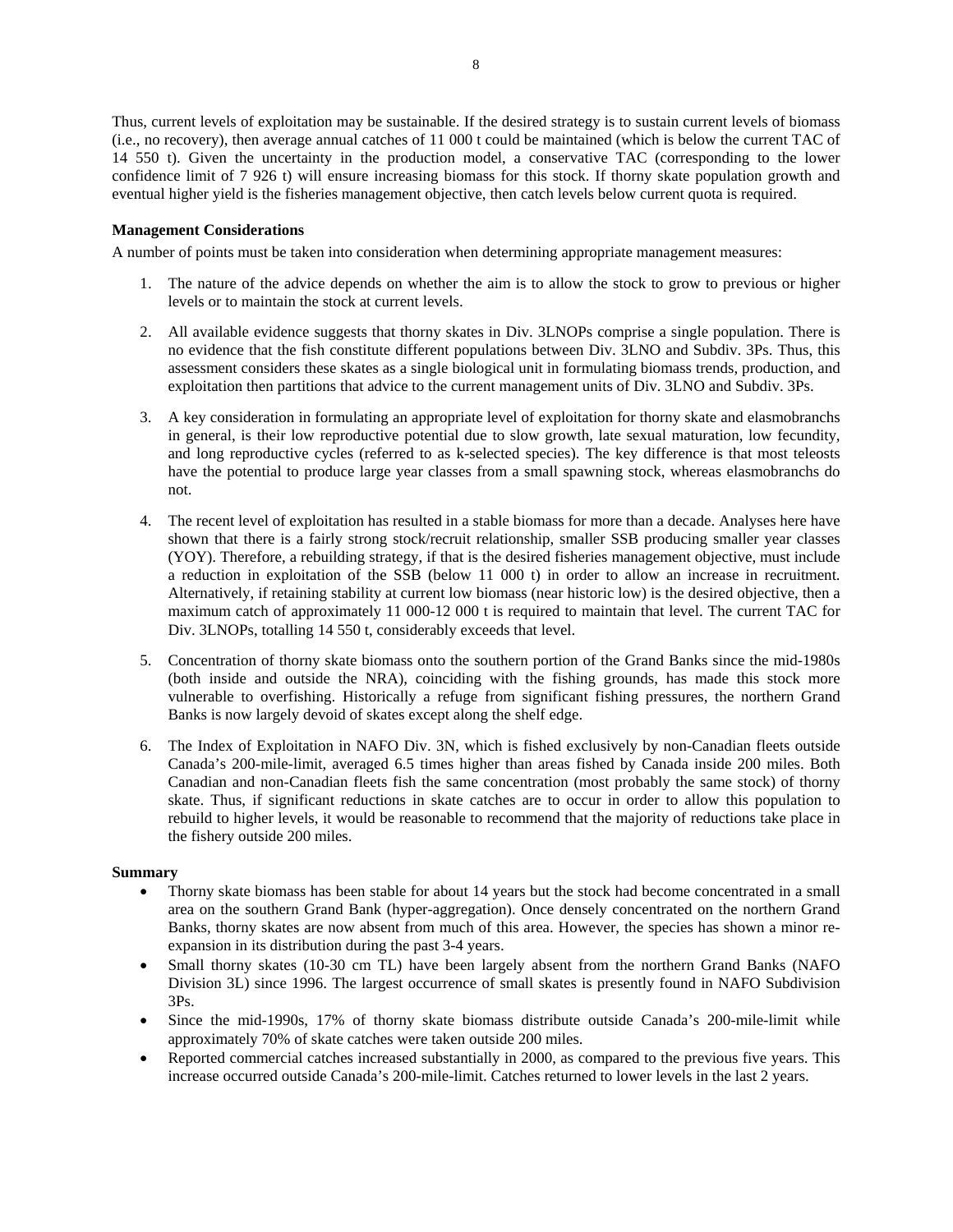• The Exploitation Index (commercial catch/spring research survey biomass index) increased from approximately 5% in the mid-1980s to around 15% in 2000 but has declined to an average of about 5% over the past 2 years.

## **Acknowledgements**

We would like to thank Canadian Fishery Observers who collected information on catches and measurements of thorny skate, and Department of Fisheries and Oceans Canada (DFO) staff who measured and counted skates during research surveys. We would also like to thank Fernando González (Instituto Español de Oceanografía, Spain) for Spanish survey skate catch estimates and length frequencies, and José del Río (*ibid.*) for providing information on skate maturities.

# **REFERENCES**

- Berestovskii, E.G. 1994. Reproductive biology of skates of the Family Rajidae in the seas of the far North. J. of Ichthyol. 34 (6): 26-37.
- del Río, J.L., and S. Junquera. MS 2001a. Spanish skate (*Raja radiata*, Donovan 1808) fishery in the Grand Bank (NAFO Division 3N): 1997-2000. NAFO SCR Doc. 01/031, Ser. No. N4408. 10p.
- del Río, J.L., and S. Junquera. MS 2001b. Some aspects of the thorny skate (*Raja radiata*, Donovan 1808) reproductive biology in NAFO Division 3N Regulatory Area. NAFO SCR Doc. 01/055, Ser. No. N4433. 13p.
- del Río J.L. MS 2002. Some aspects of the thorny skate, *Amblyraja radiata*, reproductive biology in NAFO Division 3N. NAFO SCR Doc. 02/118, Ser. No. N4739. 14p.
- del Río, J.L., E. Roman, and S. Cervino. MS 2002. Abundance and distribution of Elasmobranchs in NAFO Regulatory Area (Divisions 3MNO). NAFO SCR Doc. 02/106.
- Frisk, M.G., T.J. Miller, and M.J. Fogarty 2002. The population dynamics of little skate *Leucoraja erinacea*, winter skate *Leucoraja ocellata*, and barndoor skate *Dipturus laevis*: predicting exploitation limits using matrix analyses. ICES J. of Mar. Sci., 59: 576–586.
- Gallagher, M.J., C.P. Nolan, and F. Jeal. 2005. Age, growth and maturity of the commercial ray species from the Irish Sea. J. Northw. Atl. Fish. Sci. 35: 47-66.
- Gallagher, M.J., C.P. Nolan, and F. Jeal. 2002. The structure and growth processes of caudal thorns. NAFO SCR Doc. 02/130, Ser. No. N4752. 7p.
- Gedamke, T., W.D. DuPaul, and J.A. Musick. 2005. Observations on the life history of the Barndoor skate, *Dipturus laevis*, on Georges Bank (Western North Atlantic). J. Northw. Atl. Fish. Sci. 35: 67-78.
- Henderson, A.C., A.I. Arkhipkin, and J.N. Chtcherbich. 2005. Distribution, growth and reproduction of the whitespotted skate, *Bathyraja albomaculata* (Norman 1937), around the Falkland Islands. J. Northw. Atl. Fish. Sci. 35.
- Junquera, S., and X. Paz. MS 1998. Non-traditional resources: Skate fishery and survey results in Division 3NO. NAFO SCR Doc. 98/26, Ser. No. N3011. 6p.
- Kulka, D.W., and C.M. Miri. 2003. The status of Thorny skate (*Amblyraja radiata* Donovan, 1808) in NAFO Divisions 3L, 3N, 3O, and Subdivision 3Ps. NAFO SCR Doc. 03/57, Ser. No. N4875. 100p.
- Kulka, D.W., and F.K. Mowbray. MS 1998. The status of thorny skate (*Raja radiata*), a non-traditional species in NAFO Divisions 3L, 3N, 3O and 3Ps. DFO Can. Sci. Advis. Sec. Res. Doc. 98/131. 70p.
- New England Fishery Management Council. 2001. Northeast skate complex Stock Assessment and Fishery Evaluation (SAFE) report for 2000. 179p.
- NEFSC [Northeast Fisheries Science Center]. 2007. 44<sup>th</sup> Northeast Regional Stock Assessment Workshop (SAW-44) assessment summary report. Stock Assessment Review Committee (SARC), NOAA/Northeast Fish. Sci. Cent. Ref. Doc. 07-03. 66p.
- Ratz, H.-J., and C. Stransky. 2002. Stock status update for other finfish in NAFO Subarea 1. NAFO SCR Doc. 02/22, Ser. No. N4626. 5p.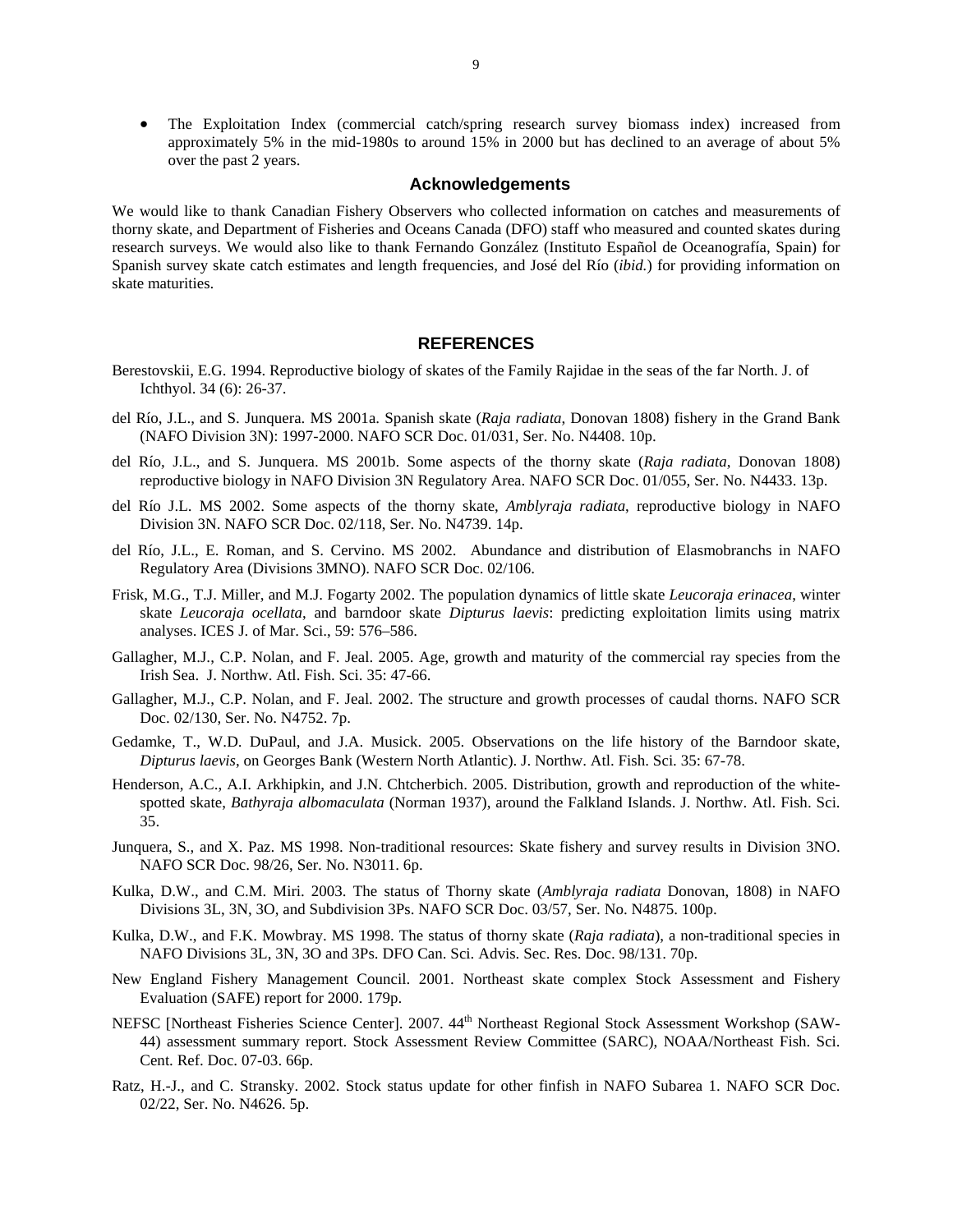- Rose, G.A., and D.W. Kulka. 1999. Hyper-aggregation of fish and fisheries: how CPUE increased as the northern cod declined. Can. J. Fish. Aquat. Sci. 56: 1-10.
- Simon, J.E., L.E. Harris, and T.L. Johnston. 2003. Distribution and abundance of winter skate, *Leucoraja ocellata*, in the Canadian Atlantic. DFO Can. Sci. Advis. Sec. Res. Doc. 2003/028. 71p.
- Simpson, M.R., and D.W. Kulka. 2005. Development of Canadian research trawl gear conversion factors for thorny skate on the Grand Banks based on comparative tows. NAFO Res. Doc. 05/49. 14p.
- Smith, S.J., and G.D. Somerton. MS 1981. STRAP: A user-oriented computer analysis system for groundfish research vessel survey data. Can. Tech. Rep. Fish. Aquat. Sci. 1030: iv + 66p.
- Sulikowski, J.A., J. Kneebone, S. Elzey, P. Danley, W.H. Howell, and P.C.W. Tsang. 2005b. Age and growth estimates of the thorny skate, *Amblyraja radiata*, in the Gulf of Maine. Fish. Bull. 103(1): 161-168.
- Swain, D.P., T. Hurlbut, and H.P. Benoit. 2005. Changes in the abundance and size of skates in the southern Gulf of St. Lawrence, 1971-2002. J. Northw. Atl. Fish. Sci. 36: 1-12.
- Walsh, S.J. 1992. Size-dependant selection at the footgear of a groundfish survey trawl. N. Amer. J. of Fish. Mgmt. 12: 652-633.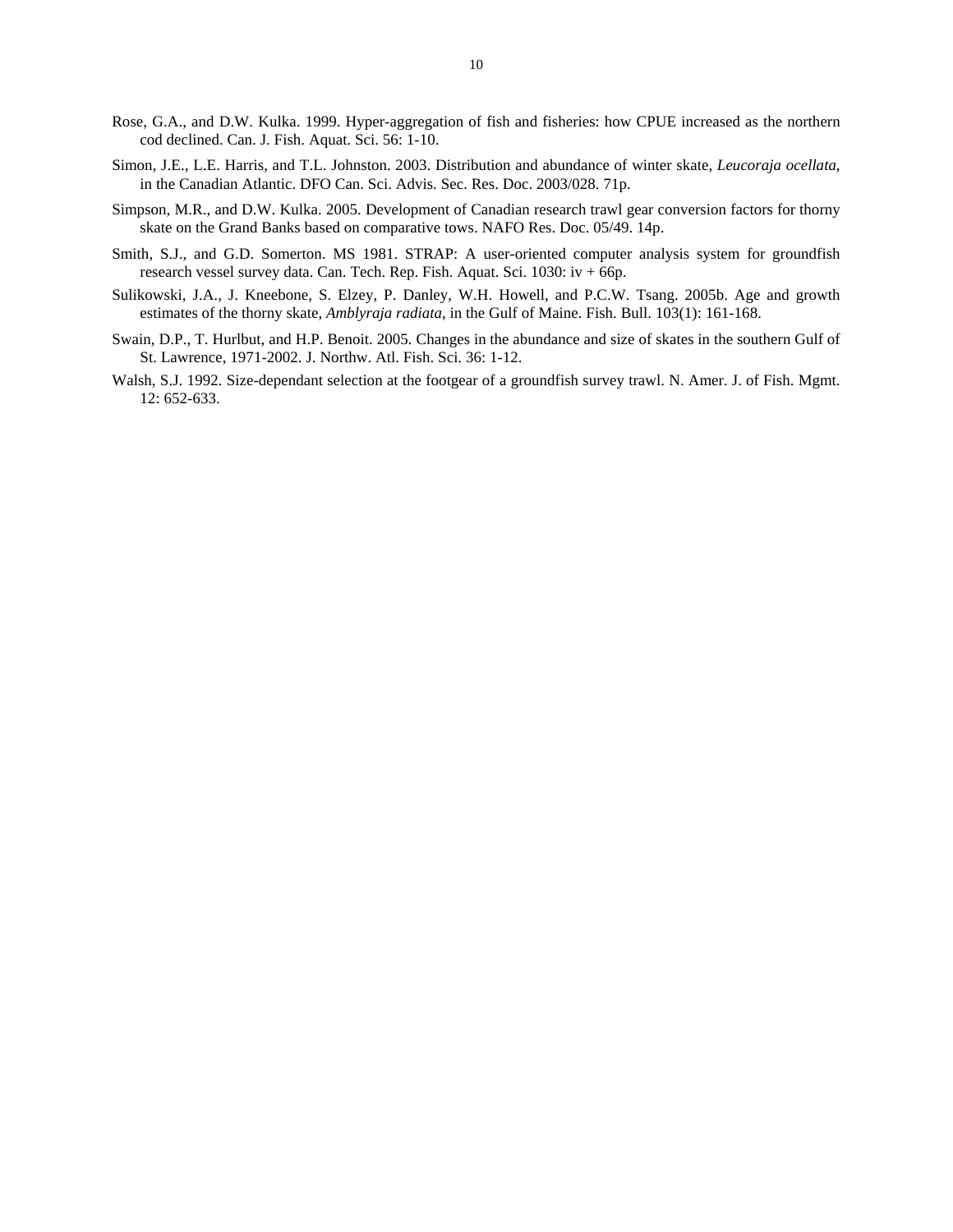Table 1. Summary of sets in Canadian Campelen spring and autumn surveys in NAFO Div. 3LNO and Subdiv. 3Ps, 1996-2006. Number of successful sets, depths, and time periods (Campelen time series). Depths are in meters.

| Number of sets. |     |               |    |    |     |       |            |            |
|-----------------|-----|---------------|----|----|-----|-------|------------|------------|
|                 |     | # of inshore  |    |    |     |       |            |            |
| Spring          | 3L  | sets included | 3N | 30 | 3Ps | Total | earliest   | latest     |
| 1996            | 188 | 0             | 82 | 86 | 148 | 504   | 7-May      | 27-Jun     |
| 1997            | 158 | $\mathbf 0$   | 71 | 81 | 158 | 468   | 30-Apr     | $26 - Jun$ |
| 1998            | 163 | 8             | 88 | 93 | 177 | 529   | 10-Apr     | 30-Jun     |
| 1999            | 177 | 32            | 82 | 86 | 175 | 552   | 13-Apr     | 29-Jun     |
| 2000            | 134 | $\mathbf 0$   | 81 | 83 | 171 | 469   | 8-Apr      | 29-Jun     |
| 2001            | 154 | 12            | 79 | 79 | 173 | 497   | 7-Apr      | 24-Jun     |
| 2002            | 146 | 4             | 79 | 79 | 177 | 485   | 5-Apr      | $22 - Jun$ |
| 2003            | 155 | 14            | 79 | 79 | 176 | 503   | 5-Apr      | 26-Jun     |
| 2004            | 151 |               | 79 | 79 | 177 | 486   | 11-Apr     | $26 - Jun$ |
| 2005            | 133 |               | 78 | 79 | 178 | 468   | 17-Apr     | 18-Apr     |
| 2006            | 141 |               | 22 | 32 |     | 195   | $10 - Jun$ | 30-Jun     |
| mean            | 155 |               | 75 | 78 | 171 | 469   |            |            |

Depth range (m), Canadian Campelen spring surveys 1996-2006.

|        | ີ<br>$\cdot$ |     | ີ   |     |     |     |     |     |
|--------|--------------|-----|-----|-----|-----|-----|-----|-----|
|        |              | 3L  |     | 3N  |     | 30  |     | 3Ps |
| Spring | min          | max | min | max | min | max | min | max |
| 1996   | 66           | 664 | 42  | 665 | 65  | 685 | 42  | 613 |
| 1997   | 60           | 681 | 35  | 689 | 62  | 669 | 34  | 637 |
| 1998   | 53           | 721 | 38  | 682 | 64  | 657 | 40  | 670 |
| 1999   | 41           | 692 | 40  | 659 | 62  | 679 | 41  | 870 |
| 2000   | 61           | 681 | 45  | 664 | 61  | 694 | 39  | 608 |
| 2001   | 34           | 695 | 40  | 650 | 64  | 699 | 38  | 609 |
| 2002   | 42           | 710 | 40  | 641 | 63  | 628 | 37  | 625 |
| 2003   | 62           | 698 | 39  | 681 | 63  | 726 | 40  | 675 |
| 2004   | 47           | 710 | 44  | 675 | 61  | 636 | 36  | 591 |
| 2005   | 64           | 672 | 45  | 691 | 66  | 719 | 37  | 658 |
| 2006   | 60           | 701 | 46  | 77  | 64  | 103 |     |     |
| mean   | 54           | 693 | 41  | 616 | 63  | 627 | 38  | 656 |

#### Number of sets.

|        |     | # of inshore  |     |     |     |       |            |           |
|--------|-----|---------------|-----|-----|-----|-------|------------|-----------|
| Autumn | 3L  | sets included | 3N  | 30  | 3Ps | Total | earliest   | latest    |
| 1996   | 211 |               | 84  | 61  | ۰   | 356   | 9-Oct      | 17-Dec    |
| 1997   | 205 |               | 100 | 81  |     | 386   | 26-Sep     | 20-Dec    |
| 1998   | 204 |               | 122 | 96  | -   | 422   | $10$ -Oct  | 17-Dec    |
| 1999   | 170 |               | 68  | 75  | -   | 313   | 13-Oct     | 12-Dec    |
| 2000   | 176 |               | 94  | 100 |     | 370   | $11-Oct$   | 18-Dec    |
| 2001   | 205 |               | 94  | 97  |     | 396   | 22-Sep     | 6-Dec     |
| 2002   | 206 |               | 94  | 99  | -   | 399   | 5-Oct      | 2-Dec     |
| 2003   | 205 |               | 70  | 83  |     | 358   | 23-Sep     | 10-Jan-04 |
| 2004   | 147 |               | 69  | 76  |     | 292   | $31 - Oct$ | 19-Dec    |
| 2005   | 125 |               | 100 | 99  |     | 324   | 4-Oct      | 8-Dec     |
| 2006   | 185 |               | 70  | 74  | -   | 329   | 30-Sep     | 18-Dec    |
| mean   | 185 |               | 88  | 86  |     | 359   |            |           |

## Depth range (m), Canadian Campelen autumn surveys 1996-2006.

|        | 3L  |      |     | 3N   |     | 30   | 3Ps |     |  |
|--------|-----|------|-----|------|-----|------|-----|-----|--|
| Autumn | min | max  | min | max  | min | max  | min | max |  |
| 1996   | 51  | 1433 | 37  | 1147 | 63  | 690  | ۰   |     |  |
| 1997   | 35  | 1436 | 41  | 769  | 62  | 611  | -   |     |  |
| 1998   | 34  | 1437 | 37  | 1447 | 61  | 1076 |     |     |  |
| 1999   | 63  | 1407 | 39  | 664  | 58  | 692  | ۰   |     |  |
| 2000   | 42  | 1430 | 46  | 1419 | 62  | 1424 | ۰   |     |  |
| 2001   | 38  | 1457 | 45  | 1410 | 67  | 1391 |     |     |  |
| 2002   | 35  | 1431 | 44  | 1429 | 65  | 1504 |     |     |  |
| 2003   | 32  | 1446 | 43  | 727  | 63  | 1382 |     |     |  |
| 2004   | 44  | 653  | 40  | 659  | 63  | 634  |     |     |  |
| 2005   | 59  | 687  | 42  | 1445 | 60  | 1410 |     |     |  |
| 2006   | 61  | 1401 | 46  | 650  | 63  | 674  |     |     |  |
| mean   | 45  | 1293 | 42  | 1070 | 62  | 1044 |     |     |  |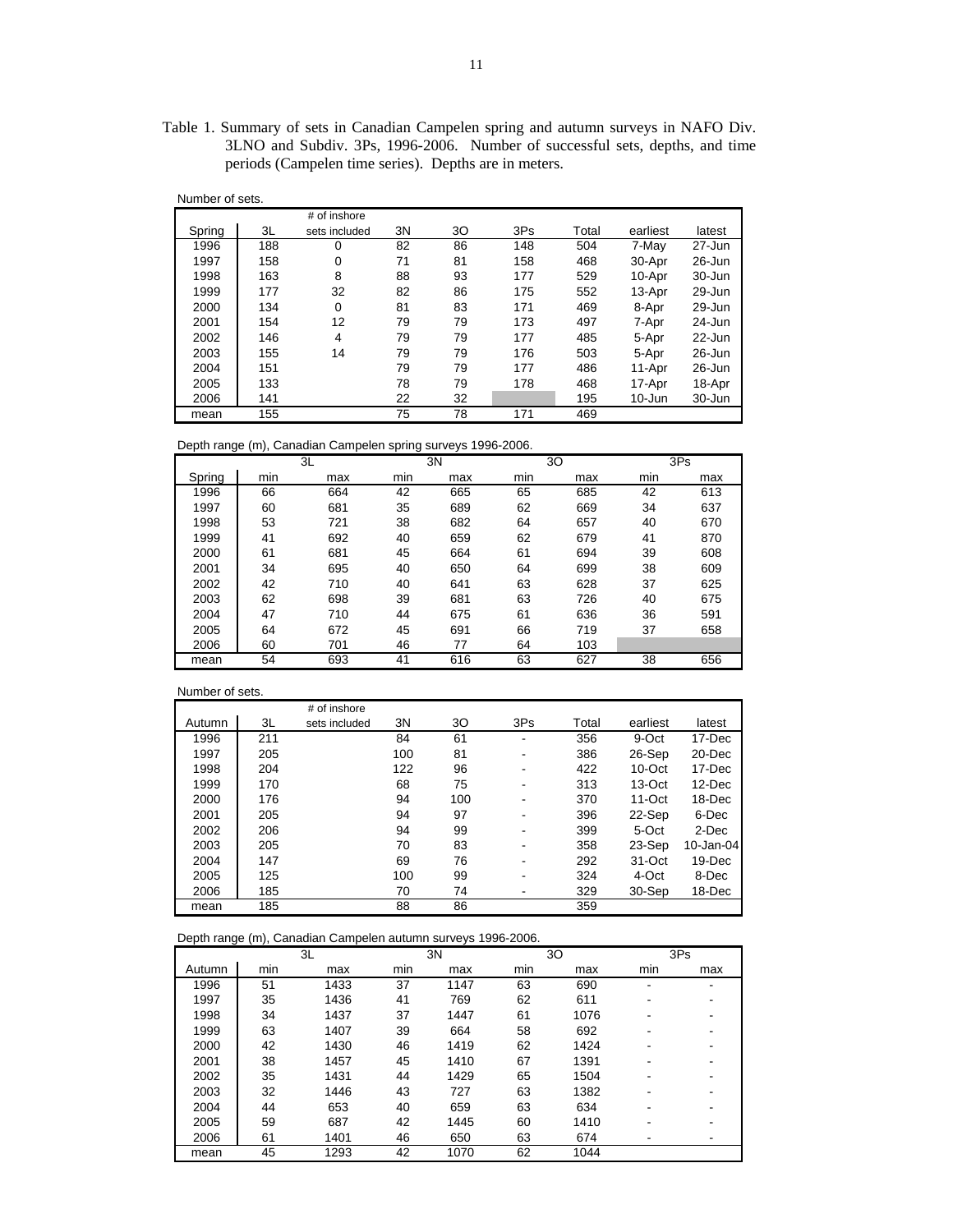| Year  | Gear        | <b>Males</b>    |                  | Females unsexed | Total            |
|-------|-------------|-----------------|------------------|-----------------|------------------|
| 1994  | Otter trawl | 820             | 298              |                 | 1,118            |
| 1995  | Longline    | 147             | 376              |                 | 523              |
| 1998  | Otter trawl | $\overline{18}$ | $\overline{20}$  |                 | $\overline{38}$  |
|       | Gillnet     | 111             | 218              |                 | 329              |
|       | all gears   | 129             | 238              |                 | 367              |
| 1999  | Otter trawl | 535             | $\overline{271}$ |                 | 806              |
|       | Gillnet     |                 | 381              |                 | 381              |
|       | all gears   | 535             | 652              |                 | 1,187            |
| 2000  | Gillnet     | 2,234           | 5,183            |                 | 7,417            |
|       | Longline    | 336             | 194              |                 | 530              |
|       | all gears   | 2,570           | 5,377            |                 | 7,947            |
| 2001  | Otter trawl | 383             | $\overline{247}$ |                 | 630              |
|       | Gillnet     | 212             | 334              | 168             | 714              |
|       | all gears   | 595             | 581              | 168             | 1,344            |
| 2002  | Otter trawl | $\overline{75}$ | $\overline{73}$  |                 | $\overline{148}$ |
|       | Gillnet     | 1,649           | 2,873            |                 | 4,522            |
|       | all gears   | 1,724           | 2,946            |                 | 4,670            |
| 2003  | Otter trawl | 68              | 76               |                 | 144              |
|       | Gillnet     | 708             | 781              |                 | 1,489            |
|       | Longline    | 13              | 64               |                 | 77               |
|       | all gears   | 789             | 921              |                 | 1,710            |
| 2004  | Otter trawl | 889             | 911              |                 | 1,800            |
|       | Gillnet     | 124             | 261              |                 | 385              |
|       | all gears   | 1,013           | 1,172            |                 | 2,185            |
| 2005  | Otter trawl | 928             | 995              |                 | 1,923            |
|       | Gillnet     | 281             | 605              |                 | 886              |
|       | all gears   | 1,209           | 1,600            |                 | 2,809            |
| 2006  | Otter trawl | 1,054           | 901              |                 | 1,955            |
|       | Gillnet     | 67              | 101              |                 | 168              |
|       | all gears   | 1,121           | 1,002            |                 | 2,123            |
| Total |             | 10,652          | 15,163           | 168             | 25,983           |

Table 2. Number of thorny skates measured for total length in commercial catches, 1994-2006. Data are from Canadian Fisheries Observers.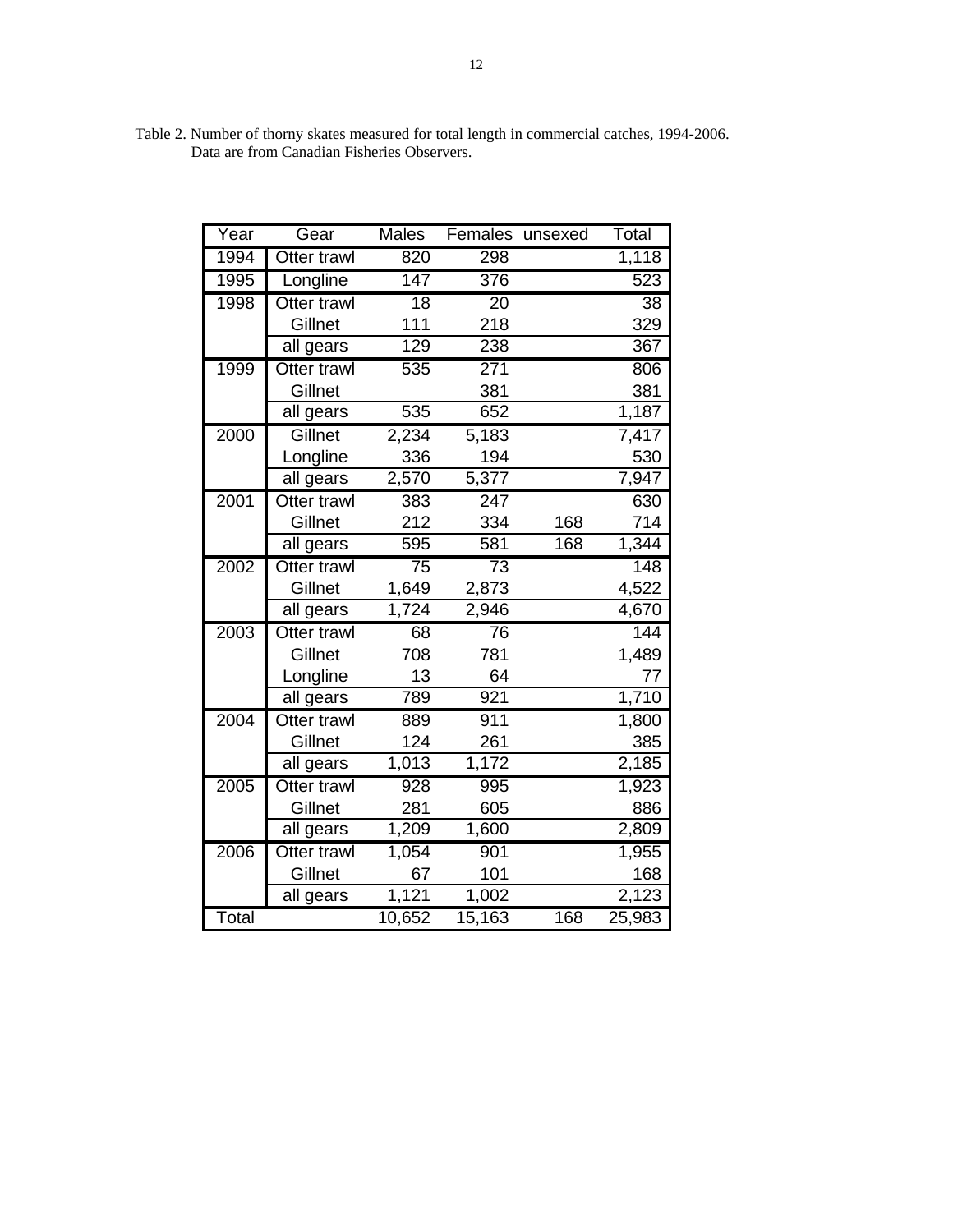Table 3a. Campelen Equivalent biomass, abundance, and mean weight of thorny skate from Canadian spring research vessel surveys, 1971-2006. Surveys were conducted with a Yankee bottom trawl (1971-1983), an Engel trawl (1984 -spring 1995), and a Campelen trawl (spring 1996-2006). Spring surveys: NAFO Subdiv. 3Ps was not surveyed in 1971, 2006; NAFO Div. 3O was not surveyed in 1972, 1974, 1983 and NAFO Div. 3N was not surveyed in 1983. Note that deep strata in Div. 3NO were not surveyed in spring 2006.

|      | Canadian research vessel spring surveys |                          |         |        |         |        |                 |                      |        |         |      |      |      |                  |        |
|------|-----------------------------------------|--------------------------|---------|--------|---------|--------|-----------------|----------------------|--------|---------|------|------|------|------------------|--------|
|      |                                         | Biomass (000s of tonnes) |         |        |         |        |                 | Abundance (000,000s) |        |         |      |      |      | Mean weight (kg) |        |
| Year | 3L                                      | 3N                       | 30      | 3Ps    | 3LNOPs  | 3L     | 3N              | 30                   | 3Ps    | 3LNOPs  | 3L   | 3N   | 30   | 3Ps              | 3LNOPs |
|      |                                         |                          |         |        |         |        | Yankee series   |                      |        |         |      |      |      |                  |        |
| 1971 | 92,313                                  | 29,740                   |         |        | 122,053 | 27,910 | 9,489           |                      |        | 37,399  | 3.31 | 3.13 |      |                  | 3.26   |
| 1972 | 61,518                                  | 94,904                   |         | 43,190 | 199,612 | 26,710 | 37,834          |                      | 13,588 | 78,132  | 2.30 | 2.51 |      | 3.18             | 2.55   |
| 1973 | 47,322                                  | 71,644                   | 61,247  | 35,287 | 215,500 | 29,316 | 26,700          | 31,049               | 16,509 | 103,574 | 1.61 | 2.68 | 1.97 | 2.14             | 2.08   |
| 1974 | 105,863                                 | 57,394                   |         | 58,986 | 222,243 | 64,423 | 28.137          |                      | 26.949 | 119,509 | 1.64 | 2.04 |      | 2.19             | 1.86   |
| 1975 | 82,032                                  | 56,753                   | 66,613  | 15,041 | 220,439 | 59,924 | 20,021          | 29,483               | 4,003  | 113,430 | 1.37 | 2.83 | 2.26 | 3.76             | 1.94   |
| 1976 | 105,836                                 | 103,664                  | 211,018 | 77,601 | 498,119 | 68,471 | 51,836          | 69,200               | 46,266 | 235,773 | 1.55 | 2.00 | 3.05 | 1.68             | 2.11   |
| 1977 | 167,273                                 | 115,963                  | 51,632  | 32,417 | 367,284 | 61,080 | 39,628          | 18,194               | 21,393 | 140,296 | 2.74 | 2.93 | 2.84 | 1.52             | 2.62   |
| 1978 | 99,792                                  | 43,116                   | 46,823  | 19,919 | 209,650 | 52,948 | 24,482          | 18,340               | 27,273 | 123,043 | 1.88 | 1.76 | 2.55 | 0.73             | 1.70   |
| 1979 | 116,711                                 | 62,796                   | 52,127  | 26,547 | 258,181 | 56,556 | 33,539          | 18,140               | 20,109 | 128,343 | 2.06 | 1.87 | 2.87 | 1.32             | 2.01   |
| 1980 | 108,479                                 | 68,751                   | 56,514  | 55,623 | 289,366 | 46,479 | 38,351          | 40,627               | 29,524 | 154,980 | 2.33 | 1.79 | 1.39 | 1.88             | 1.87   |
| 1981 | 145,372                                 | 45,481                   | 32,377  | 30,114 | 253,344 | 80,401 | 23,460          | 14,306               | 29,511 | 147,678 | 1.81 | 1.94 | 2.26 | 1.02             | 1.72   |
| 1982 | 99,330                                  | 79,323                   | 60,144  | 19,365 | 258,163 | 51,767 | 57,168          | 26,753               | 8,621  | 144,309 | 1.92 | 1.39 | 2.25 | 2.25             | 1.79   |
| 1983 |                                         |                          |         | 36,041 | 36,041  |        |                 |                      | 29,641 | 29,641  |      |      |      | 1.22             | 1.22   |
|      |                                         |                          |         |        |         |        | Engel series    |                      |        |         |      |      |      |                  |        |
| 1984 | 17,881                                  | 59,765                   | 63,188  | 21,038 | 161,872 | 7,574  | 25,226          | 24,615               | 9,417  | 66,832  | 2.36 | 2.37 | 2.57 | 2.23             | 2.42   |
| 1985 | 105,978                                 | 89,501                   | 114,232 | 38,263 | 347,973 | 63,081 | 45,278          | 50,123               | 55,214 | 213,697 | 1.68 | 1.98 | 2.28 | 0.69             | 1.63   |
| 1986 | 72,341                                  | 114,234                  | 48,287  | 49,418 | 284,279 | 51,231 | 53,395          | 21,134               | 36,152 | 161,913 | 1.41 | 2.14 | 2.28 | 1.37             | 1.76   |
| 1987 | 84,944                                  | 62,681                   | 52,813  | 42,138 | 242,575 | 39,151 | 33,539          | 34,040               | 28,113 | 134,842 | 2.17 | 1.87 | 1.55 | 1.50             | 1.80   |
| 1988 | 72,630                                  | 51,445                   | 90,472  | 31,055 | 245,603 | 35,030 | 26,475          | 42,991               | 19,043 | 123,539 | 2.07 | 1.94 | 2.10 | 1.63             | 1.99   |
| 1989 | 75,889                                  | 50,883                   | 41,596  | 45,841 | 214,208 | 40,349 | 30,030          | 17,678               | 25,863 | 113,919 | 1.88 | 1.69 | 2.35 | 1.77             | 1.88   |
| 1990 | 46,917                                  | 49,163                   | 64,140  | 25,124 | 185,344 | 43,938 | 71,656          | 40,119               | 21,344 | 177,057 | 1.07 | 0.69 | 1.60 | 1.18             | 1.05   |
| 1991 | 22,984                                  | 29,950                   | 102,512 | 63,714 | 219,161 | 34,780 | 44,550          | 35,194               | 50,254 | 164,778 | 0.66 | 0.67 | 2.91 | 1.27             | 1.33   |
| 1992 | 12,158                                  | 23,865                   | 59,982  | 40,065 | 136,071 | 36,886 | 20,645          | 35,567               | 21,511 | 114,609 | 0.33 | 1.16 | 1.69 | 1.86             | 1.19   |
| 1993 | 8,850                                   | 19,207                   | 36,357  | 14,402 | 78,816  | 27,765 | 17,068          | 15,026               | 16,001 | 75,860  | 0.32 | 1.13 | 2.42 | 0.90             | 1.04   |
| 1994 | 4,058                                   | 10,554                   | 29,898  | 17,127 | 61,637  | 15,999 | 17,564          | 19,106               | 19,222 | 71,891  | 0.25 | 0.60 | 1.56 | 0.89             | 0.86   |
| 1995 | 2,898                                   | 2,925                    | 33,469  | 25,806 | 65,098  | 9,319  | 7,018           | 26,782               | 19,493 | 62,613  | 0.31 | 0.42 | 1.25 | 1.32             | 1.04   |
|      |                                         |                          |         |        |         |        | Campelen series |                      |        |         |      |      |      |                  |        |
| 1996 | 4,992                                   | 11,010                   | 35,529  | 21,851 | 73,382  | 10,416 | 10,636          | 22,731               | 25,591 | 69,374  | 0.48 | 1.04 | 1.56 | 0.85             | 1.06   |
| 1997 | 3,969                                   | 9,703                    | 28,293  | 20,705 | 62,670  | 6,804  | 13,554          | 25,635               | 18,379 | 64,372  | 0.58 | 0.72 | 1.10 | 1.13             | 0.97   |
| 1998 | 5,807                                   | 13,186                   | 42,351  | 28,629 | 89,973  | 7,764  | 10,141          | 34,130               | 22,781 | 74,816  | 0.75 | 1.30 | 1.24 | 1.26             | 1.20   |
| 1999 | 7,278                                   | 26,254                   | 54,045  | 32,062 | 119,639 | 8,273  | 15,967          | 36,042               | 20,212 | 80,494  | 0.88 | 1.64 | 1.50 | 1.59             | 1.49   |
| 2000 | 14,011                                  | 27,861                   | 40,917  | 22,528 | 105,317 | 12,512 | 16,027          | 28,525               | 18,574 | 75,638  | 1.12 | 1.74 | 1.43 | 1.21             | 1.39   |
| 2001 | 10,383                                  | 29,197                   | 59,078  | 24,566 | 123,224 | 8,521  | 16,276          | 33,321               | 17,606 | 75,724  | 1.22 | 1.79 | 1.77 | 1.40             | 1.63   |
| 2002 | 8,580                                   | 13,987                   | 38,025  | 22,127 | 82,719  | 5,920  | 8,469           | 32,902               | 17,560 | 64,851  | 1.45 | 1.65 | 1.16 | 1.26             | 1.28   |
| 2003 | 8,411                                   | 18,216                   | 49,707  | 37,072 | 113,406 | 6,737  | 9,645           | 34,735               | 24,615 | 75,732  | 1.25 | 1.89 | 1.43 | 1.51             | 1.50   |
| 2004 | 7,806                                   | 20,425                   | 39,740  | 38,354 | 106,325 | 4,762  | 8,925           | 21,153               | 24,256 | 59,095  | 1.64 | 2.29 | 1.88 | 1.58             | 1.80   |
| 2005 | 19,266                                  | 33,757                   | 46,515  | 34,897 | 134,435 | 11,011 | 15,986          | 26,621               | 27,742 | 81,359  | 1.75 | 2.11 | 1.75 | 1.26             | 1.65   |
| 2006 | 16,193                                  | 56,698                   | 25,252  |        | 98,143  | 8,450  | 23,618          | 17,778               |        | 49,846  | 1.92 | 2.40 | 1.42 |                  | 1.97   |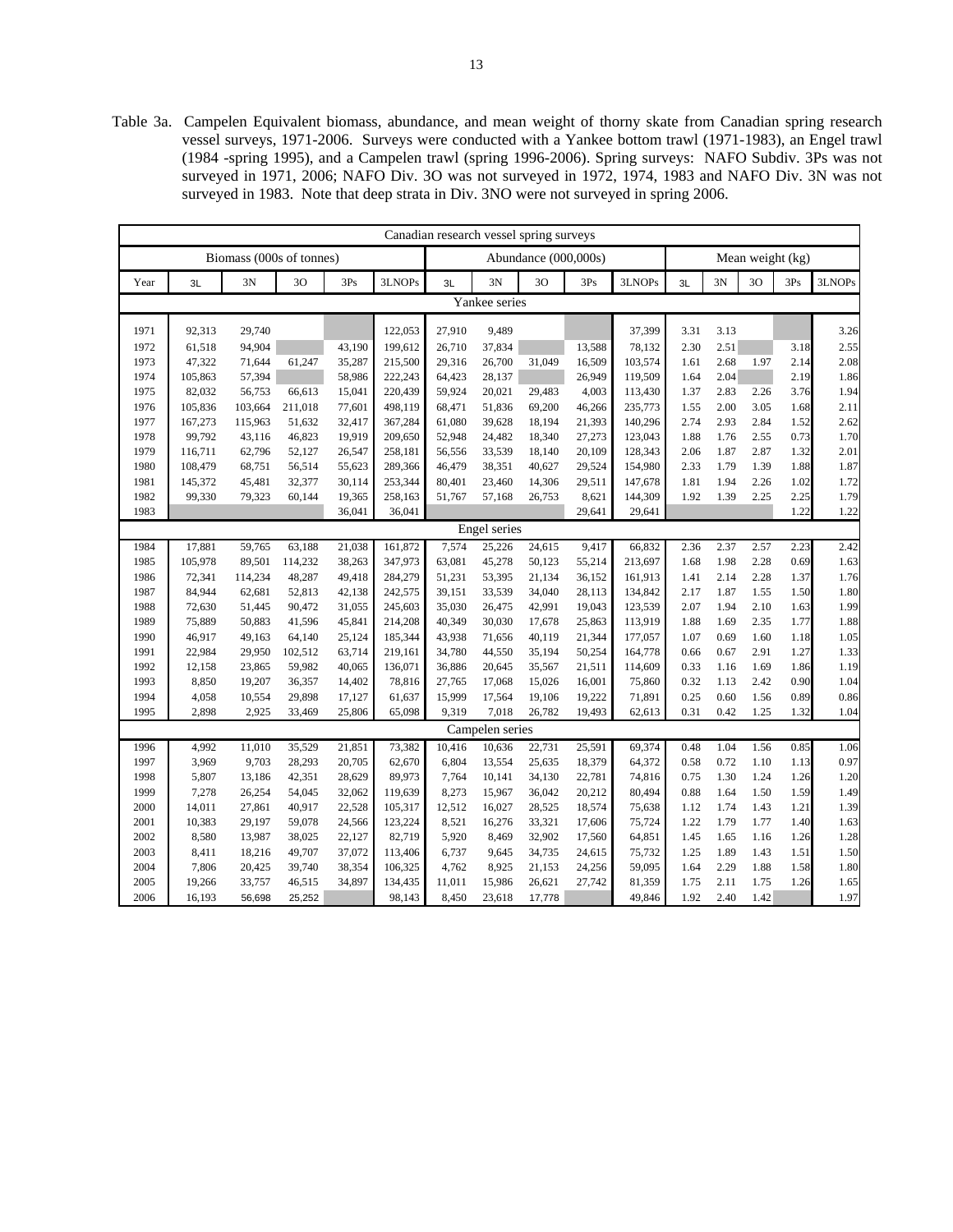Table 3b. Biomass, abundance, and mean weight of thorny skate from Canadian autumn research vessel surveys in Div. 3LNO, 1981-2006. Surveys were conducted with a Yankee bottom trawl (1981-1983), an Engel trawl (1984 autumn 1994), and a Campelen trawl (autumn 1995-2006). Some deep strata were not sampled in 2005.

|      | Canadian research vessel autumn surveys |                          |                |         |         |                      |        |         |      |                  |      |      |
|------|-----------------------------------------|--------------------------|----------------|---------|---------|----------------------|--------|---------|------|------------------|------|------|
|      |                                         | Biomass (000s of tonnes) |                |         |         | Abundance (000,000s) |        |         |      | Mean weight (kg) |      |      |
| Year | 3L                                      | 3N                       | 3 <sub>O</sub> | 3LNO    | 3L      | 3N                   | 3O     | 3LNO    | 3L   | 3N               | 30   | 3LNO |
|      |                                         |                          |                |         |         | Yankee series        |        |         |      |                  |      |      |
| 1981 | 95,909                                  |                          |                |         | 81,126  |                      |        |         | 1.18 |                  |      |      |
| 1982 | 171,719                                 |                          |                |         | 87,658  |                      |        |         | 1.96 |                  |      |      |
| 1983 | 171,364                                 |                          |                |         | 103,303 |                      |        |         | 1.66 |                  |      |      |
|      |                                         |                          |                |         |         | Engel series         |        |         |      |                  |      |      |
| 1984 | 154,342                                 |                          |                |         | 70,979  |                      |        |         | 2.17 |                  |      |      |
| 1985 | 146,052                                 |                          |                |         | 86,070  |                      |        |         | 1.70 |                  |      |      |
| 1986 |                                         |                          |                |         |         |                      |        |         |      |                  |      |      |
| 1987 | 90,955                                  |                          |                |         | 80,879  |                      |        |         | 1.12 |                  |      |      |
| 1988 | 111,733                                 |                          |                |         | 86,633  |                      |        |         | 1.29 |                  |      |      |
| 1989 | 70,282                                  |                          |                |         | 76,793  |                      |        |         | 0.92 |                  |      |      |
| 1990 | 98,973                                  | 69,849                   | 100,950        | 269,772 | 116,758 | 43,855               | 53,191 | 213,803 | 0.85 | 1.59             | 1.90 | 1.26 |
| 1991 | 54,521                                  | 107,643                  | 78,202         | 240,366 | 73,576  | 61,128               | 29,680 | 164,384 | 0.74 | 1.76             | 2.63 | 1.46 |
| 1992 | 41,716                                  | 54,858                   | 43,885         | 140,459 | 94,058  | 33,854               | 24,675 | 152,587 | 0.44 | 1.62             | 1.78 | 0.92 |
| 1993 | 24,950                                  | 36,787                   | 66,572         | 128,309 | 61,501  | 31,073               | 41,382 | 133,957 | 0.41 | 1.18             | 1.61 | 0.96 |
| 1994 | 16,776                                  | 52,755                   | 33,059         | 102,590 | 44,196  | 50,142               | 30,749 | 125,087 | 0.38 | 1.05             | 1.08 | 0.82 |
|      |                                         |                          |                |         |         | Campelen series      |        |         |      |                  |      |      |
| 1995 | 11,306                                  | 40,775                   | 44,653         | 96,734  | 23,284  | 37,322               | 30,582 | 91,188  | 0.49 | 1.09             | 1.46 | 1.06 |
| 1996 | 14,459                                  | 28,629                   | 36,969         | 80,057  | 23,483  | 22,694               | 45,145 | 91,322  | 0.62 | 1.26             | 0.82 | 0.88 |
| 1997 | 7,534                                   | 43,075                   | 58,160         | 108,769 | 13,448  | 30,540               | 50,047 | 94,035  | 0.56 | 1.41             | 1.16 | 1.16 |
| 1998 | 9,205                                   | 34,279                   | 39,280         | 82,764  | 8,917   | 21,132               | 29,785 | 59,834  | 1.03 | 1.62             | 1.32 | 1.38 |
| 1999 | 13,614                                  | 32,609                   | 42,609         | 88,832  | 10,448  | 25,117               | 31,847 | 67,412  | 1.30 | 1.30             | 1.34 | 1.32 |
| 2000 | 17,722                                  | 61,202                   | 40,861         | 119,785 | 12,536  | 31,419               | 39,918 | 83,873  | 1.41 | 1.95             | 1.02 | 1.43 |
| 2001 | 16,420                                  | 34,311                   | 62,156         | 112,887 | 12,655  | 21,353               | 42,095 | 76,103  | 1.30 | 1.61             | 1.48 | 1.48 |
| 2002 | 11,068                                  | 52,856                   | 40,593         | 104,517 | 7,541   | 30,925               | 24,488 | 62,954  | 1.47 | 1.71             | 1.66 | 1.66 |
| 2003 | 9,072                                   | 36,829                   | 46,123         | 92,024  | 5,828   | 19,203               | 34,556 | 59,587  | 1.56 | 1.92             | 1.33 | 1.54 |
| 2004 | 11,327                                  | 45,678                   | 26,361         | 83,366  | 6,369   | 21,068               | 32,343 | 59,780  | 1.78 | 2.17             | 0.82 | 1.39 |
| 2005 | 18,315                                  | 37,442                   | 61,595         | 117,352 | 10,242  | 20,027               | 30,553 | 60,823  | 1.79 | 1.87             | 2.02 | 1.93 |
| 2006 | 18,610                                  | 54,372                   | 50,605         | 123,587 | 8,888   | 23,211               | 27,688 | 59,787  | 2.09 | 2.34             | 1.83 | 2.07 |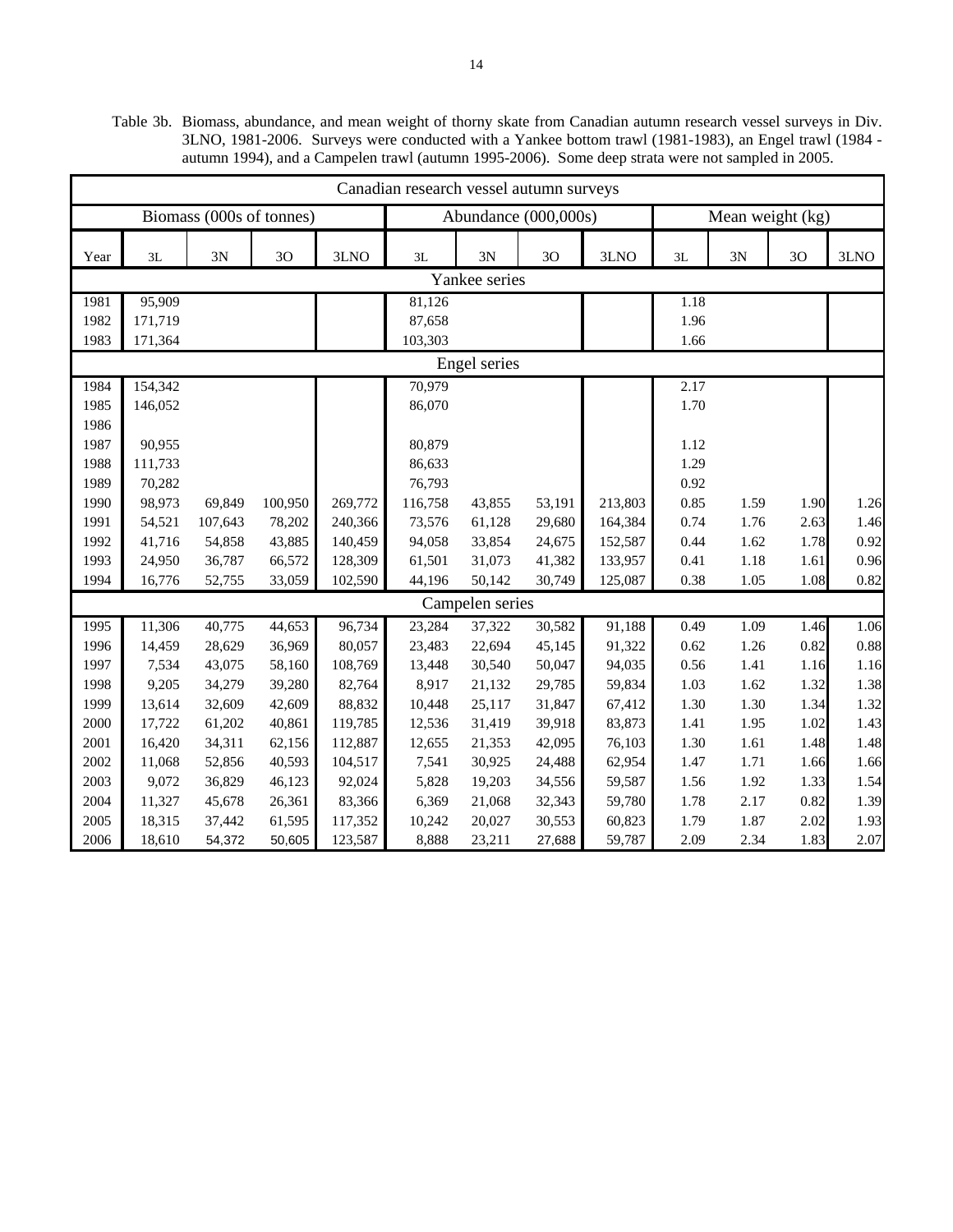|      |                |                            |                         |                | France   France |       |          |             |                                  |          |                |             |                | <b>South</b>   |                |                |                        |                |        |
|------|----------------|----------------------------|-------------------------|----------------|-----------------|-------|----------|-------------|----------------------------------|----------|----------------|-------------|----------------|----------------|----------------|----------------|------------------------|----------------|--------|
| Year |                | Cuba Estonia Faroes F.R.G. |                         |                | (main)          | (SPM) | G.D.R.   | Japan       | Lithuania Norway Poland Portugal |          |                |             | Spain          | Korea          |                |                | Russia U.S.A. U.S.S.R. | U.K.           | All    |
| 1970 | $\Omega$       | 0                          | $\overline{0}$          | 01             | $\overline{0}$  | 341   | 0        | 0           |                                  |          | $\Omega$       | 0           | 0              | $\overline{0}$ |                | 0              | 427                    | $\mathbf 0$    | 768    |
| 1971 | $\Omega$       | 0                          | 0                       | $\Omega$       | 0               | 289   | 0        | 0           |                                  | 0        | $\Omega$       | 0           | 0              | 0              |                | 0              |                        | 0              | 290    |
| 1972 | $\Omega$       | 0                          | 0                       | 5              | 0               | 282   | 0        | 0           |                                  | $\Omega$ | $\Omega$       | 0           | 0              | 0              |                | 0              | 370                    | 14             | 671    |
| 1973 | $\Omega$       | $\Omega$                   | 0                       | 3              | $\pmb{0}$       | 172   | 20       | 0           |                                  | 14       | $\Omega$       | 0           | 0              | 0              |                | $\Omega$       | 401                    | 34             | 644    |
| 1974 | $\Omega$       | $\Omega$                   | 0                       | $\Omega$       | 71              | 165   | $\Omega$ | 0           |                                  | 245      | $\Omega$       | $\Omega$    | $\Omega$       | $\mathsf 0$    |                | $\Omega$       | 1,763                  | 87             | 2,331  |
| 1975 | $\Omega$       | $\Omega$                   | $\overline{0}$          | $\Omega$       | 326             | 156   | $\Omega$ | 0           |                                  | 70       | $\Omega$       | 472         | $\Omega$       | 0              |                | $\Omega$       | 2,001                  | $\overline{0}$ | 3,025  |
| 1976 | $\Omega$       | 0                          | $\overline{0}$          | $\Omega$       | 230             | 72    | $\Omega$ | 0           |                                  | 90       | $\Omega$       | 401         | $\Omega$       | 0              |                | $\Omega$       | 443                    | $\mathbf 0$    | 1,236  |
| 1977 | $\Omega$       | 0                          | 0                       | $\Omega$       | 384             | 109   | $\Omega$ | 0           |                                  | $\Omega$ | $\Omega$       | 300         | 57             | 0              |                | $\mathbf 0$    | 776                    | $\overline{0}$ | 1,626  |
| 1978 | $\Omega$       | 0                          | 0                       | 1              | 159             | 136   | 6        | 0           |                                  | 59       | $\Omega$       | $\mathbf 0$ | $\overline{4}$ | 0              |                | $\Omega$       | 875                    | 31             | 1,271  |
| 1979 | 0              | $\Omega$                   | 0                       | $\mathbf 0$    | 86              | 67    | $\Omega$ | 0           |                                  | 9        | $\overline{2}$ | 17          | 23             | 0              |                | $\Omega$       | 574                    | $\mathbf 0$    | 778    |
| 1980 | 0              | $\mathbf 0$                | 14                      | $\mathbf 0$    | 403             | 281   | 8        | 0           |                                  |          | $\Omega$       | 56          | 19             | 0              |                | 0              | 855                    | $\mathbf 0$    | 1,636  |
| 1981 | 0              | $\Omega$                   | 0                       | $\Omega$       | 197             | 365   | 15       | 18          |                                  |          | $\Omega$       | 13          | 222            | $\Omega$       |                | 0              | 1,157                  | $\Omega$       | 1,987  |
| 1982 | 0              | $\Omega$                   | 0                       | $\Omega$       | 0               | 418   | $\Omega$ | 29          |                                  |          | $\Omega$       | 1           | 44             | 108            |                | 0              | 551                    | $\mathbf 0$    | 1,151  |
| 1983 | 6              | $\mathbf 0$                | 0                       | $\mathbf 0$    | 45              | 573   | 50       | $\mathbf 0$ |                                  |          | $\Omega$       | 0           | 611            | 65             |                | 0              | 443                    | $\mathbf 0$    | 1,793  |
| 1984 | $\mathbf 0$    | $\mathbf 0$                | 0                       | $\mathbf 0$    | 619             | 134   | 154      | 0           |                                  |          | $\overline{2}$ | 6           | 1,056          | 0              |                | 0              | 644                    | $\mathbf 0$    | 2,615  |
| 1985 | 26             | $\mathbf 0$                | 0                       | 44             | 774             | 170   | 31       | 0           |                                  |          | $\Omega$       | 0           | 8,108          | 0              |                | $\Omega$       | 2,181                  | $\Omega$       | 11,334 |
| 1986 | $\mathbf 0$    | $\Omega$                   | 0                       | $\Omega$       | 641             | 972   | 21       | 0           |                                  |          | $\Omega$       | 742         | 10,646         | 147            |                | 0              | 2,684                  | $\Omega$       | 15,853 |
| 1987 | 0              | $\mathbf 0$                | 0                       | $\overline{0}$ | 663             | 158   | 18       | 0           |                                  |          | $\Omega$       | 3,079       | 12,428         | 888            |                | 1              | 1,853                  | $\mathbf 0$    | 19,088 |
| 1988 | 0              | $\mathbf 0$                | 0                       | $3\vert$       | 134             | 653   | 54       | 0           |                                  |          | $\Omega$       | 1,029       | 9,367          | 1,659          |                | $\mathbf 0$    | 6,557                  | $\mathbf 0$    | 19,456 |
| 1989 | $\mathbf 0$    | $\mathbf 0$                | 0                       | $\Omega$       | $\mathbf 0$     | 1,773 | 69       | 0           |                                  |          | $\Omega$       | 444         | 12,762         | 490            |                | 6              | 369                    | $\mathbf 0$    | 15,913 |
| 1990 | 0              | $\mathbf 0$                | $\overline{\mathbf{c}}$ | $\Omega$       | 0               | 576   |          | 0           |                                  |          | $\Omega$       | 10,476      | 3,347          | 744            |                |                | 129                    | $\mathbf 0$    | 15,275 |
| 1991 | 0              | $\mathbf 0$                | 0                       | 0              | 0               | 641   |          | 0           |                                  |          | $\Omega$       | 21,097      | 6,462          | 762            |                | 0              | 66                     |                | 29,029 |
| 1992 | $\mathbf 0$    | $\Omega$                   | 0                       | 0              | 0               | 46    |          | 0           |                                  |          | $\Omega$       | 3,822       | 128            | 1,044          | 62             | 0              |                        |                | 5,105  |
| 1993 | 0              | $\mathbf 0$                | 0                       | $\Omega$       | 0               | 11    |          | 0           |                                  |          | $\Omega$       | 3,987       | 1,994          | 5              | 6              | 0              |                        | $\Omega$       | 6,003  |
| 1994 | $\mathbf 0$    | $\Omega$                   | 0                       | $\Omega$       | 0               | 3     |          | 0           | $\Omega$                         |          | $\mathbf 0$    | 1,398       | 5,203          | 0              | 0              | 0              |                        | ŋ              | 6,604  |
| 1995 | $\mathbf 0$    | $\Omega$                   | 0                       | $\Omega$       | 0               | 4     |          | 0           | 0                                |          | $\Omega$       | 626         | 4,281          | 0              | 5              | 0              |                        |                | 4,916  |
| 1996 | $\mathbf 0$    | $\Omega$                   | $\overline{0}$          | $\Omega$       | 0               | 2     |          | 0           | $\Omega$                         |          | $\Omega$       | 744         | 4,060          | 0              | $\Omega$       | $\Omega$       |                        | $\Omega$       | 4,806  |
| 1997 | $\mathbf 0$    | $\Omega$                   | $\overline{0}$          | $\Omega$       | 0               | 3     |          | 0           | $\Omega$                         |          | $\Omega$       | 856         | 9,047          | 0              | $\Omega$       | $\Omega$       |                        | $\Omega$       | 9,906  |
| 1998 | $\overline{0}$ | $\Omega$                   | 0                       | $\Omega$       | 0               | 9     |          | 0           | 0                                | ∩        | $\Omega$       | 993         | 7,503          | 0              | $\overline{2}$ | 0              |                        | $\Omega$       | 8,507  |
| 1999 | $\Omega$       | $\Omega$                   | $\overline{c}$          | $\Omega$       | 0               | 4     |          | 0           | 0                                |          | $\mathbf 0$    | 1,980       | 8,727          | 0              | 155            | $\overline{0}$ |                        | $\Omega$       | 10,868 |
| 2000 | $\mathbf 0$    | 240                        | 0                       | $\Omega$       | 0               | 21    |          | 0           | $\Omega$                         |          | $\Omega$       | 648         | 13,324         | 0              | 3,567          | $\Omega$       |                        | $\Omega$       | 17,800 |
| 2001 | 0              | 1,005                      | 1                       | $\Omega$       | 0               | 39    |          | 0           |                                  | O        |                | 795         | 10,130         | 0              | 2,570          | $\Omega$       |                        | $\Omega$       | 14,545 |
| 2002 | 0              | 328                        | 0                       | 0              | 0               | 238   |          | 33          | $\Omega$                         |          | $\Omega$       | 1,325       | 5,806          | 0              | 3,157          | $\Omega$       |                        |                | 10,887 |
| 2003 | 0              | 874                        | 0                       | $\Omega$       | 0               | 82    |          | 64          | 406                              |          | $\Omega$       | 1,892       | 7,073          | 0              | 3,273          | $\Omega$       |                        |                | 13,664 |
| 2004 | 0              | 846                        | 0                       | $\Omega$       | 0               | 87    |          | 54          | $\Omega$                         | O        | $\Omega$       | 1,463       | 5,530          | 0              | 3,581          | $\Omega$       |                        |                | 11,561 |
| 2005 | 0              | 479                        | 0                       | 0              | 0               | 2     |          | 18          | 48                               | 0        | 0              | 539         | 2,383          | 0              | 77             | 0              |                        |                | 3,546  |
| 2006 | 0              | 230                        | 0                       | 0              | 0               | 3     |          | 5           | 135                              | $\Omega$ | $\Omega$       | 457         | 4,662          | 0              | 9              | 0              |                        |                | 5,501  |

Table 4. Skate catch history for non-Canadian fleets, 1970-2006 (from NAFO STATLANT-21A). Data for 2006 are estimates "agreed to" by STACFIS (Scientific Council of NAFO).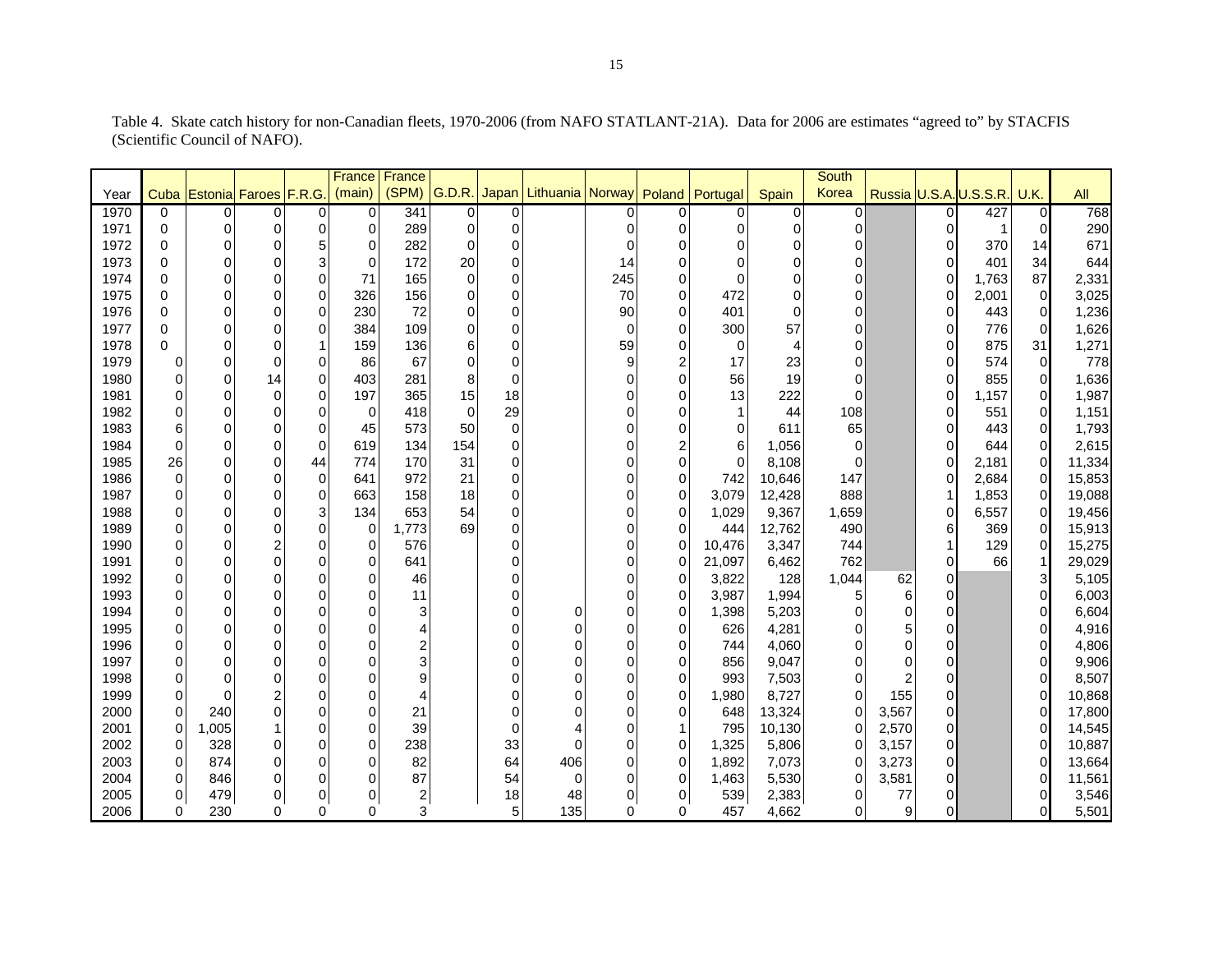Table 5. Landings of skate in Canadian and non-Canadian waters of Div. 3LNOPs, 1985-2006. Catches inside 200 miles were calculated from ZIF files (landings) and Fisheries Observer data (Canadian discards and non-Canadian catches). Catches in non-Canadian waters were estimated from Conservation & Protection (Fisheries and Oceans, Canada) boardings prior to 2003. Non-Canadian catches in 2003-2006 are estimates "agreed to" by STACFIS (Scientific Council of NAFO).

|      |       | 3L    |       |          | 3N       |        |       | 30    |       |       | 3Ps            |       | 3LNO      |                | 3Ps       | 3LNOPs         |
|------|-------|-------|-------|----------|----------|--------|-------|-------|-------|-------|----------------|-------|-----------|----------------|-----------|----------------|
|      |       |       |       |          |          |        |       |       |       |       |                |       |           |                |           | <b>STACFIS</b> |
|      |       | Non-  |       |          |          |        |       | Non-  |       |       | Non-           |       | STATLANT- | <b>STACFIS</b> | STATLANT- | $Can+non-$     |
| Year | Can.  | Can.  | All   | Can.     | Non-Can. | All    | Can.  | Can.  | All   | Can.  | Can.           | All   | 21A All   | All            | 21A Can   | Can            |
| 1985 | 1,530 | 1,996 | 3,526 | 704      | 333      | 1,037  | 1,087 | 939   | 2,026 | 1,240 | 1,003          | 2,243 | 10,397    | $\Omega$       |           |                |
| 1986 | 1.774 | 1,556 | 3,330 | 1,299    | 10.516   | 11,815 | 1.562 | 734   | 2,296 | 1,053 | 1,629          | 2,682 | 14,348    |                |           |                |
| 1987 | 2,215 | 1,293 | 3,507 | 1,680    | 8,527    | 10,208 | 860   | 675   | 1,535 | 4,978 | 807            | 5,786 | 18,450    |                |           |                |
| 1988 | 3,057 | 1.149 | 4,206 | 1,407    | 6,524    | 7,931  | 1,517 | 450   | 1,967 | 2,000 | 786            | 2,787 | 18,742    |                |           |                |
| 1989 | 1,184 | 1,183 | 2,367 | 1,784    | 7,526    | 9,310  | 1,220 | 604   | 1,824 | 1,858 | 2,250          | 4,109 | 14,242    |                |           |                |
| 1990 | 1,940 | 1,893 | 3,833 | 453      | 12,432   | 12,885 | 837   | 1,015 | 1,853 | 3,200 | 745            | 3,945 | 14,767    |                |           |                |
| 1991 | 1,675 | 1,585 | 3,260 | 542      | 10,507   | 11,049 | 746   | 724   | 1,471 | 3.989 | 673            | 4,662 | 28,405    |                |           |                |
| 1992 | 421   | 615   | 1,036 | 329      | 5,814    | 6,143  | 1,635 | 518   | 2,153 | 2,355 | 76             | 2,431 | 5,119     |                |           |                |
| 1993 | 303   | 1,100 | 1,403 | 852      | 4,601    | 5,453  | 3,366 | 201   | 3,567 | 708   | 15             | 722   | 6,040     |                |           |                |
| 1994 | 269   | 650   | 919   | 62       | 6,701    | 6,763  | 1,218 | 151   | 1,369 | 1,238 | 3              | 1,241 | 7,968     |                |           |                |
| 1995 | 182   | 250   | 432   | 3        | 2,600    | 2,603  | 2,553 | 99    | 2,653 | 1.959 | $\overline{4}$ | 1,963 | 7,514     |                |           |                |
| 1996 | 71    | 1,200 | 1,271 | 8        | 3,000    | 3,008  | 2,149 | 201   | 2,351 | 995   | $\overline{c}$ | 997   | 6,990     | 6,671          | 995       | 7,666          |
| 1997 | 45    | 650   | 695   | 148      | 7,950    | 8,098  | 3,557 | 275   | 3,832 | ,491  | 3              | 1,494 | 13,582    | 12,696         | 1,491     | 14,187         |
| 1998 | 79    | 250   | 329   | 61       | 7,200    | 7,261  | 1,036 | 304   | 1,340 | 1,516 | 7              | 1,523 | 9,493     | 9,010          | 1,516     | 10,526         |
| 1999 | 74    | 634   | 708   | 85       | 4.166    | 4,251  | 1.166 | 482   | 1,648 | 1,284 | 5              | 1,288 | 11,931    | 9,793          | 1,284     | 11,076         |
| 2000 | 139   | 346   | 485   | 156      | 5,859    | 6,015  | 620   | 485   | 1,104 | 1,053 | 22             | 1,075 | 18,276    | 14,079         | 1,053     | 15,132         |
| 2001 | 273   | 905   | 1,178 | 270      | 6,955    | 7,225  | 644   | 380   | 1,026 | 2,007 | 39             | 2,047 | 14,860    | 11,200         | 2,007     | 13,207         |
| 2002 | 245   | 575   | 821   | 385      | 3,090    | 3,475  | 1,175 | 558   | 1,733 | 1,503 | 238            | 1,741 | 11,581    | 10,552         | 1,503     | 12,054         |
| 2003 | 80    | 1,675 | 1,755 | 404      | 10,737   | 11,141 | 1,032 | 1,170 | 2,202 | 2,014 | 82             | 2,097 | 14,252    | 14,262         | 2,014     | 16,276         |
| 2004 | 50    | 1,169 | 1,219 | 209      | 9,868    | 10,077 | 536   | 437   | 973   | 1,200 | 87             | 1,287 | 11,826    | 9,742          | 1,200     | 10,942         |
| 2005 | 40    | 411   | 451   | 294      | 2,986    | 3,280  | 798   | 147   | 945   | 963   | 2              | 965   | 3,538     | 4,674          | 947       | 5,621          |
| 2006 | 23    | 126   | 149   | $\theta$ | 5,002    | 5,002  | 246   | 365   | 611   | 1,149 | $\mathfrak{Z}$ | 1,152 | 5,019     | 5,799          | 1,149     | 6,948          |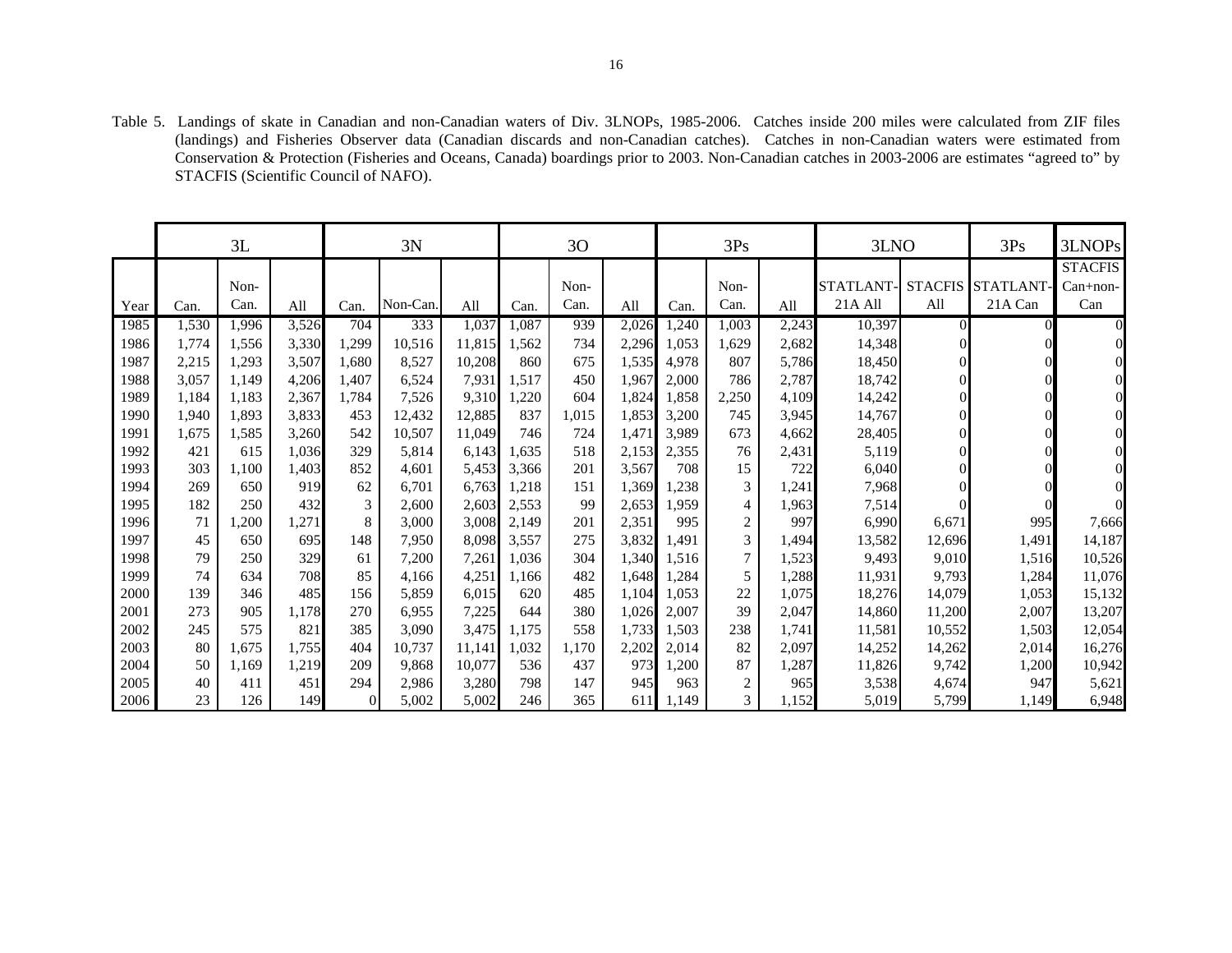| Gear         | Year         | Jan.                             | Feb.                         | Mar.                               | Apr.                 | May                              | Jun.             | Jul.                    | Aug.                             | Sep.                             | Oct.                     | Nov.                                  | Dec.                             | Not<br>rec.                           |
|--------------|--------------|----------------------------------|------------------------------|------------------------------------|----------------------|----------------------------------|------------------|-------------------------|----------------------------------|----------------------------------|--------------------------|---------------------------------------|----------------------------------|---------------------------------------|
| Gillnet      | 1985         | 0                                | 0                            | 0                                  | 0                    | 0                                | 0                | 0                       | 0                                | 0                                | 0                        | 0                                     | 0                                | $\overline{12}$                       |
|              | 1986         | $\overline{0}$                   | $\mathbf 0$                  | 0                                  | 0                    | $\Omega$                         | $\mathbf 0$      | 0                       | $\overline{0}$                   | 0                                | 0                        | $\mathbf 0$                           | 0                                | 1                                     |
|              | 1987<br>1988 | $\overline{0}$<br>$\overline{0}$ | 0<br>0                       | 0<br>0                             | 0<br>0               | $\Omega$<br>11                   | $\mathbf 0$<br>0 | 0<br>0                  | $\overline{0}$<br>$\overline{0}$ | $\overline{0}$<br>0              | $\mathbf 0$<br>0         | $\mathbf 0$<br>$\mathbf 0$            | $\overline{0}$<br>0              | 95<br>31                              |
|              | 1989         | 0                                | 0                            | 0                                  | 0                    | $\overline{0}$                   | 0                | 0                       | 0                                | 0                                | 0                        | $\overline{0}$                        | $\overline{0}$                   | 1                                     |
|              | 1990         | $\overline{0}$                   | $\mathbf 0$                  | 0                                  | 0                    | 0                                | 0                | 0                       | 0                                | 0                                | 0                        | 0                                     | $\overline{0}$                   | 5                                     |
|              | 1992         | $\overline{0}$                   | 0                            | 0                                  | 0                    | 0                                | 0                | 0                       | $\overline{0}$                   | 0                                | 0                        | $\mathbf 0$                           | 0                                | 10                                    |
|              | 1993         | $\overline{0}$                   | $\mathbf 0$                  | 0                                  | 1                    | $\overline{0}$                   | 0<br>9           | $\overline{\mathbf{c}}$ | 0                                | 0                                | 1                        | 0                                     | 0                                | 11                                    |
|              | 1994<br>1995 | 0<br>2                           | $\mathbf 0$<br>7             | 0<br>101                           | 0<br>108             | 1<br>335                         | 15               | 6<br>36                 | 0<br>61                          | 24<br>12                         | 0<br>7                   | 23<br>0                               | 33<br>8                          | 492<br>585                            |
|              | 1996         | $\overline{0}$                   | 1                            | 14                                 | 760                  | 67                               | 80               | 1                       | 9                                | $\overline{7}$                   | 1                        | $\boldsymbol{2}$                      | $\vert 4 \vert$                  | 188                                   |
|              | 1997         | 7                                | 1                            | 15                                 | 114                  | 659                              | 563              | 88                      | 4                                | $\pmb{0}$                        | 1                        | 0                                     | 0                                | 154                                   |
|              | 1998         | 5 <sup>1</sup>                   | 4                            | 14                                 | 43                   | 530                              | 181              | 104                     | 38                               | 24                               | 6                        | 3                                     | 0                                | $\boldsymbol{0}$                      |
|              | 1999<br>2000 | 7<br>9                           | 7<br>7                       | 15<br>1                            | 43<br>0              | 249<br>38                        | 344<br>171       | 89<br>232               | 107<br>182                       | 89<br>28                         | 2<br>1                   | 4<br>4                                | 0<br>$\overline{0}$              | 0<br>$\pmb{0}$                        |
|              | 2001         | 8                                | 3                            | 1                                  | $\mathbf 0$          | 33                               | 171              | 244                     | 97                               | 28                               | 5                        | 5                                     | 7                                | $\overline{7}$                        |
|              | 2002         | 13                               | 9                            | 15                                 | 3                    | 32                               | 315              | 242                     | 234                              | 35                               | 7                        | 1                                     | 4                                | 4                                     |
|              | 2003         | 6                                | 22                           | 6                                  | 0                    | 31                               | 352              | 267                     | 133                              | 50                               | 28                       | 23                                    | 5                                | 46                                    |
|              | 2004         | $\overline{0}$                   | 6                            | $\overline{0}$                     | 13                   | 4                                | 55               | 134                     | 94                               | 66                               | 24                       | 17                                    | $\overline{3}$                   | 0.31                                  |
|              | 2005<br>2006 | 10 <sup>1</sup><br>32            | 1<br>9                       | 0<br>28                            | $\overline{7}$<br>13 | 44<br>96                         | 103<br>165       | 114<br>203              | 101<br>101                       | 59<br>13                         | 15<br>1                  | 4<br>4                                | 0<br>0                           | 0<br>$\pmb{0}$                        |
| Lines        | 1985         | $\overline{0}$                   | $\overline{0}$               | $\mathbf 0$                        | $\overline{0}$       | $\pmb{0}$                        | $\mathbf 0$      | $\overline{0}$          | $\mathbf 0$                      | $\overline{0}$                   | $\overline{0}$           | ō                                     | $\overline{0}$                   | $\overline{9}$                        |
|              | 1987         | $\overline{0}$                   | 0                            | $\pmb{0}$                          | $\mathbf 0$          | $\overline{0}$                   | 0                | 0                       | 0                                | $\overline{0}$                   | $\mathbf 0$              | $\mathbf 0$                           | $\overline{0}$                   | 46                                    |
|              | 1988         | $\overline{0}$                   | $\mathbf 0$                  | 0                                  | 11                   | $\overline{0}$                   | $\mathbf 0$      | 0                       | $\overline{0}$                   | 0                                | 0                        | $\mathbf 0$                           | 0                                | $\pmb{0}$                             |
|              | 1990         | $\overline{0}$                   | $\mathbf 0$                  | 0                                  | $\mathbf 0$          | $\mathbf{1}$                     | 0                | 0                       | 0                                | 0                                | 0                        | $\pmb{0}$                             | $\overline{0}$                   | $\pmb{0}$                             |
|              | 1991<br>1992 | $\overline{0}$<br>$\overline{0}$ | 0<br>0                       | 0<br>0                             | 0<br>0               | 9<br>$\pmb{0}$                   | $\mathbf 0$<br>0 | 0<br>1                  | $\overline{0}$<br>18             | 0<br>9                           | 0<br>1                   | $\mathbf 0$<br>$\mathbf 0$            | 0<br>0                           | $\pmb{0}$<br>17                       |
|              | 1993         | 0                                | 0                            | 0                                  | 1                    | 2                                | 1                | 0                       | 3                                | 0                                | 0                        | 0                                     | 0                                | $\boldsymbol{9}$                      |
|              | 1994         | $\overline{0}$                   | 0                            | $\mathbf 0$                        | 6                    | $\overline{0}$                   | $\mathbf 0$      | 6                       | 10                               | 0                                | 0                        | $\mathbf 0$                           | 0                                | 3                                     |
|              | 1995         | 0                                | $\mathbf 0$                  | $\mathbf 2$                        | 33                   | $5\overline{)}$                  | 32               | 248                     | 214                              | $\overline{\mathbf{c}}$          | $\mathbf 0$              | 0                                     | 39                               | $\mathbf 0$                           |
|              | 1996<br>1997 | 13<br>$\overline{0}$             | 0<br>48                      | 8<br>131                           | 341<br>84            | 0<br>8                           | 0<br>1           | 1<br>0                  | 68                               | 5<br>8                           | 3<br>97                  | 29<br>121                             | 91<br>99                         | 0<br>33                               |
|              | 1998         | $\overline{0}$                   | 7                            | 35                                 | 99                   | 66                               | 1                | 6                       | 0<br>22                          | 47                               | 37                       | 29                                    | $\overline{0}$                   | $\boldsymbol{0}$                      |
|              | 1999         | 8                                | 78                           | 133                                | 33                   | 80                               | 4                | 17                      | 9                                | 44                               | 8                        | 30                                    | 42                               | 1                                     |
|              | 2000         | $\overline{\mathbf{c}}$          | 0                            | 72                                 | 94                   | 62                               | 30               | 7                       | 1                                | 43                               | 23                       | 21                                    | 38                               | $\pmb{0}$                             |
|              | 2001         | 1                                | $\mathbf 0$                  | 7                                  | 150                  | 92                               | 32               | 52                      | 62                               | 31                               | 18                       | 17                                    | $6 \mid$                         | 3                                     |
|              | 2002<br>2003 | 0<br>1                           | 8<br>3                       | 41<br>38                           | 69<br>223            | 127<br>61                        | 53<br>6          | 103<br>23               | 88<br>19                         | 32<br>46                         | 17<br>18                 | 11<br>5                               | $\overline{3}$<br>4              | $\mathbf 0$<br>$\pmb{0}$              |
|              | 2004         | 0                                | $\mathbf 0$                  | 11                                 | 45                   | 23                               | $\overline{7}$   | 18                      | 13                               | 9                                | 12                       | 9                                     | 11                               | 1.43                                  |
|              | 2005         | 62                               | 136                          | 147                                | 115                  | 44                               | 44               | 12                      | 18                               | 7                                | 5                        | 4                                     | 0                                | $\mathbf 0$                           |
|              | 2006         | 26                               | 3                            | 30                                 | 16                   | 8                                | 21               | 7                       | 13                               | 9                                | 13                       | 6                                     | 1                                | 0                                     |
| <b>Trawl</b> | 1986<br>1987 | $\overline{0}$<br>0              | $\overline{\mathbf{0}}$<br>0 | $\overline{0}$<br>$\overline{0}$   | 0                    | $\overline{0}$<br>$\overline{0}$ | 0                | $\overline{0}$          | $\overline{0}$<br>$\overline{0}$ | $\overline{0}$                   | 0                        | 0<br>0                                | 0<br>$\overline{0}$              | 72<br>40                              |
|              | 1988         | $\overline{0}$                   | $\mathbf 0$                  | 13                                 | 0<br>0               | $\overline{0}$                   | 0<br>$\mathbf 0$ | 0<br>0                  | $\overline{0}$                   | $\overline{0}$<br>$\overline{0}$ | 0<br>$\mathsf{O}\xspace$ | $\pmb{0}$                             | $\overline{0}$                   | $\pmb{0}$                             |
|              | 1989         | $\overline{0}$                   | $\boldsymbol{2}$             | 1                                  | 0                    | 0                                | 0                | 10                      | $\overline{0}$                   | $\overline{0}$                   | 0                        | $\mathbf 0$                           | $\overline{0}$                   | $\mathbf 0$                           |
|              | 1990         | 15                               | 12                           | 6                                  | 0                    | $\overline{0}$                   | 0                | 0                       | $\overline{0}$                   | 0                                | 0                        | $\pmb{0}$                             | $\overline{0}$                   | $\mathbf 0$                           |
|              | 1991         | $\overline{0}$                   | 0                            | 0                                  | 1                    | $\mathbf{2}$                     | 0                | 0                       | $\overline{0}$                   | 0                                | 0                        | 0                                     | $\overline{0}$                   | $\overline{\mathbf{c}}$               |
|              | 1992<br>1993 | $6 \,$<br>$\overline{0}$         | 0<br>$\mathbf 0$             | 0<br>0                             | 0<br>0               | $\overline{0}$<br>$\overline{2}$ | 0<br>20          | 0<br>0                  | $\overline{0}$<br>6              | $\pmb{0}$<br>$\pmb{0}$           | 0<br>$\pmb{0}$           | $\mathbf 0$<br>1                      | $\overline{0}$<br>1              | $\mathbf 0$<br>$\mathbf 0$            |
|              | 1994         | $\overline{0}$                   | $\mathbf 0$                  | $\mathbf 0$                        | 34                   | 23                               | 43               | 4                       | 93                               | 88                               | 420                      | 240                                   | 43                               | 936                                   |
|              | 1995         | $\overline{0}$                   | $\mathbf 0$                  | 504                                | 2,120                | $\mathbf 0$                      | $\pmb{0}$        | 0                       | $\overline{0}$                   | 21                               | 7                        | $\mathbf 0$                           | $\overline{0}$                   | 22                                    |
|              | 1996         | $\overline{0}$                   | 0                            | $\pmb{0}$                          | 801                  | 508                              | 70               | 0                       | 17                               | 22                               | 2                        | 4                                     | $\mathbf{2}$                     | $\pmb{0}$                             |
|              | 1997<br>1998 | 0<br>$\overline{0}$              | 1                            | $\boldsymbol{0}$<br>5 <sup>1</sup> | 875<br>800           | 1,499<br>112                     | 105<br>6         | 178<br>3                | 60                               | 18<br>$\overline{9}$             | 1<br>5                   | 7<br>5                                | $\overline{0}$<br>$\overline{0}$ | $\pmb{0}$<br>$\mathbf 0$              |
|              | 1999         | $\overline{0}$                   | 0<br>0                       | $\overline{0}$                     | 527                  | 59                               | 75               | 8                       | 1<br>4                           | 14                               | 16                       | 21                                    | $\overline{0}$                   | $\mathbf 0$                           |
|              | 2000         | 0                                | $\pmb{0}$                    | 1                                  | 1                    | 277                              | 57               | 5                       | 4                                | 1                                | 2                        | 3                                     | $\overline{3}$                   | $\mathbf 0$                           |
|              | 2001         | $\overline{0}$                   | $\overline{\mathbf{c}}$      | 153                                | 299                  | 572                              | 8                | 3                       | 1                                | $\overline{c}$                   | 4                        | $\mathbf{3}$                          | $\mathbf{0}$                     | $\mathbf 0$                           |
|              | 2002         | $\overline{0}$                   | $\mathbf 0$                  | 18                                 | 584                  | 107                              | $\overline{2}$   | 6                       | 93                               | 22                               | 3                        | $\overline{\mathbf{c}}$               | $\overline{0}$                   | $\mathbf 0$                           |
|              | 2003<br>2004 | 0<br>$\overline{0}$              | 3<br>$\mathbf 0$             | 1<br>$\pmb{0}$                     | 834<br>2             | 47<br>756                        | 4<br>$\mathbf 0$ | 5<br>5                  | 43<br>0                          | 16<br>$\overline{0}$             | 3<br>$\mathsf{O}\xspace$ | $\overline{c}$<br>$\mathsf{O}\xspace$ | $\overline{0}$<br>$\overline{0}$ | $\mathbf 0$                           |
|              | 2005         | 1                                | 0                            | 1                                  | 399                  | $\mathbf{1}$                     | 0                | 3                       | 1                                | 0                                | 0                        | $\pmb{0}$                             | 0                                | $\begin{array}{c} 2 \\ 0 \end{array}$ |
|              | 2006         | $\overline{0}$                   | 0                            | 1                                  | 216                  | 33                               | 8                | 1                       | 5                                | 0                                | 0                        | 7                                     | $\overline{0}$                   | $\mathbf 0$                           |

Table 6. Canadian landings of thorny skate in NAFO Divisions 3LNO and Subdivision 3Ps by gear type and month, 1985-2006.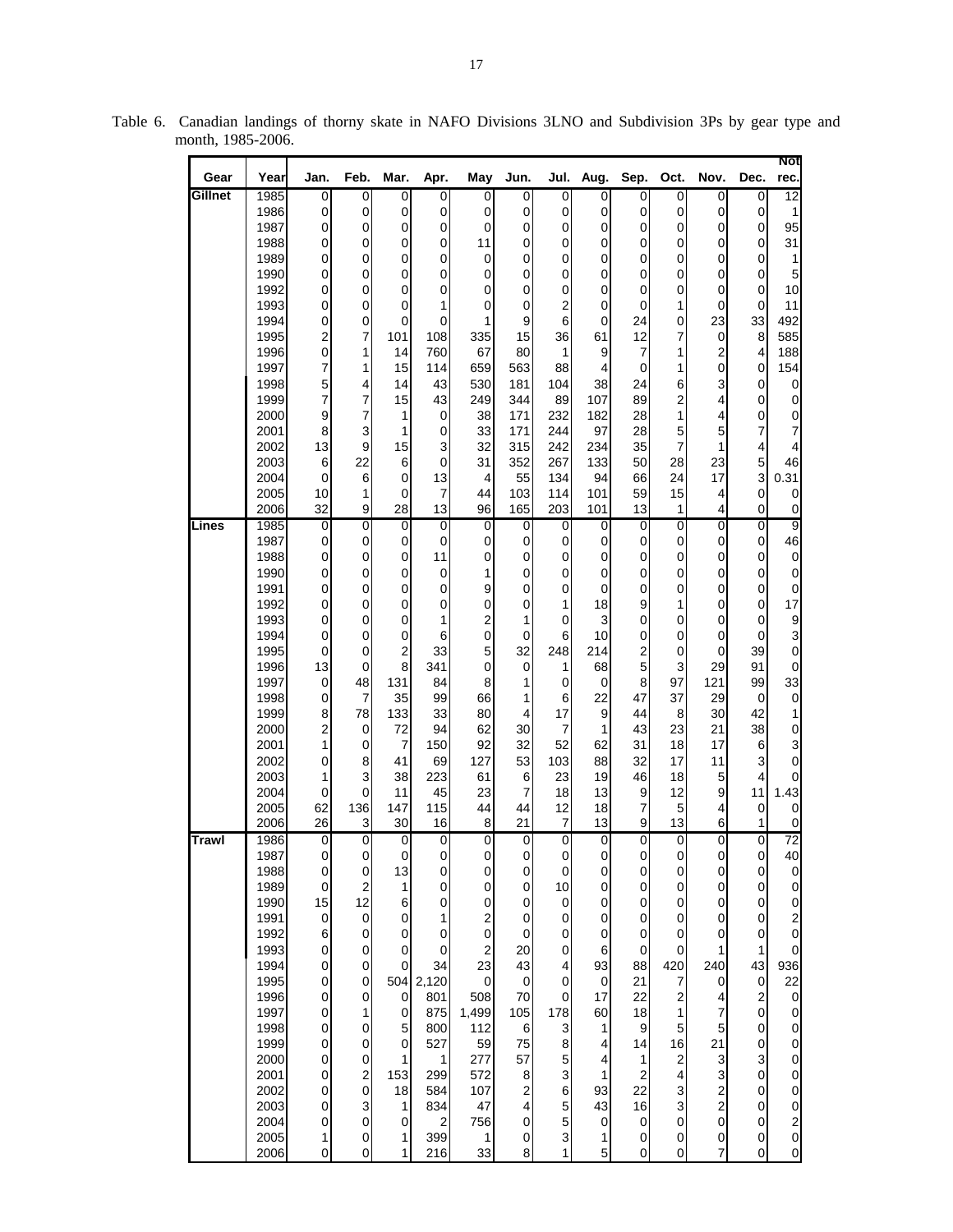

Figure 1. The Grand Banks, showing locations referenced in the text, bathymetry, Canada's 200-mile-limit, and NAFO Divisions 3L, 3N, 3O, and Subdivision 3Ps (image of thorny skate on lower left).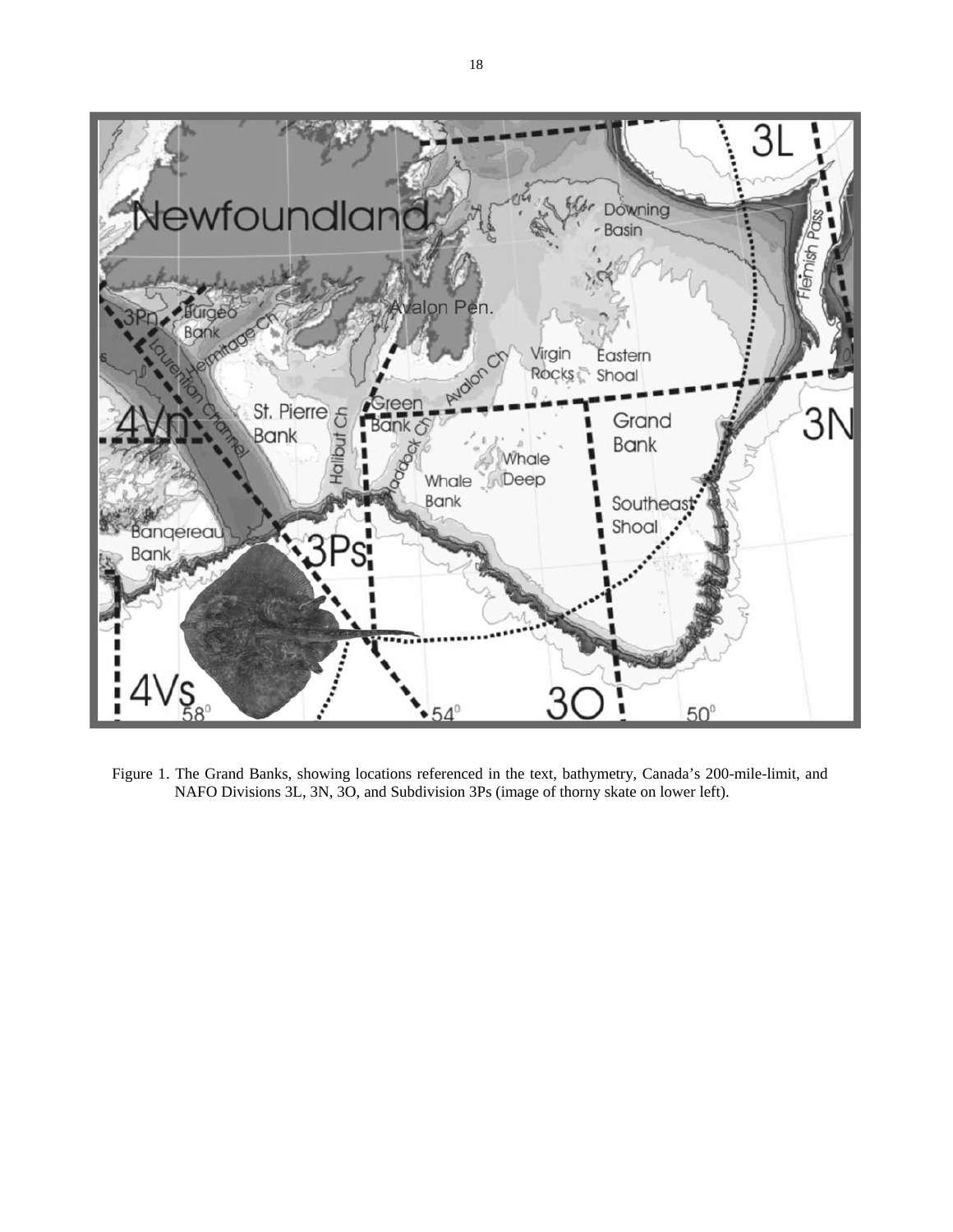

Figure 2a. Relative biomass and abundance of thorny skate from Canadian spring research vessel surveys in NAFO Divisions 3L, 3N, 3O, and Subdivision 3Ps, 1973-2006 with Engel estimates converted to Campelen equivalents. See Table 3a for an inventory of areas not surveyed.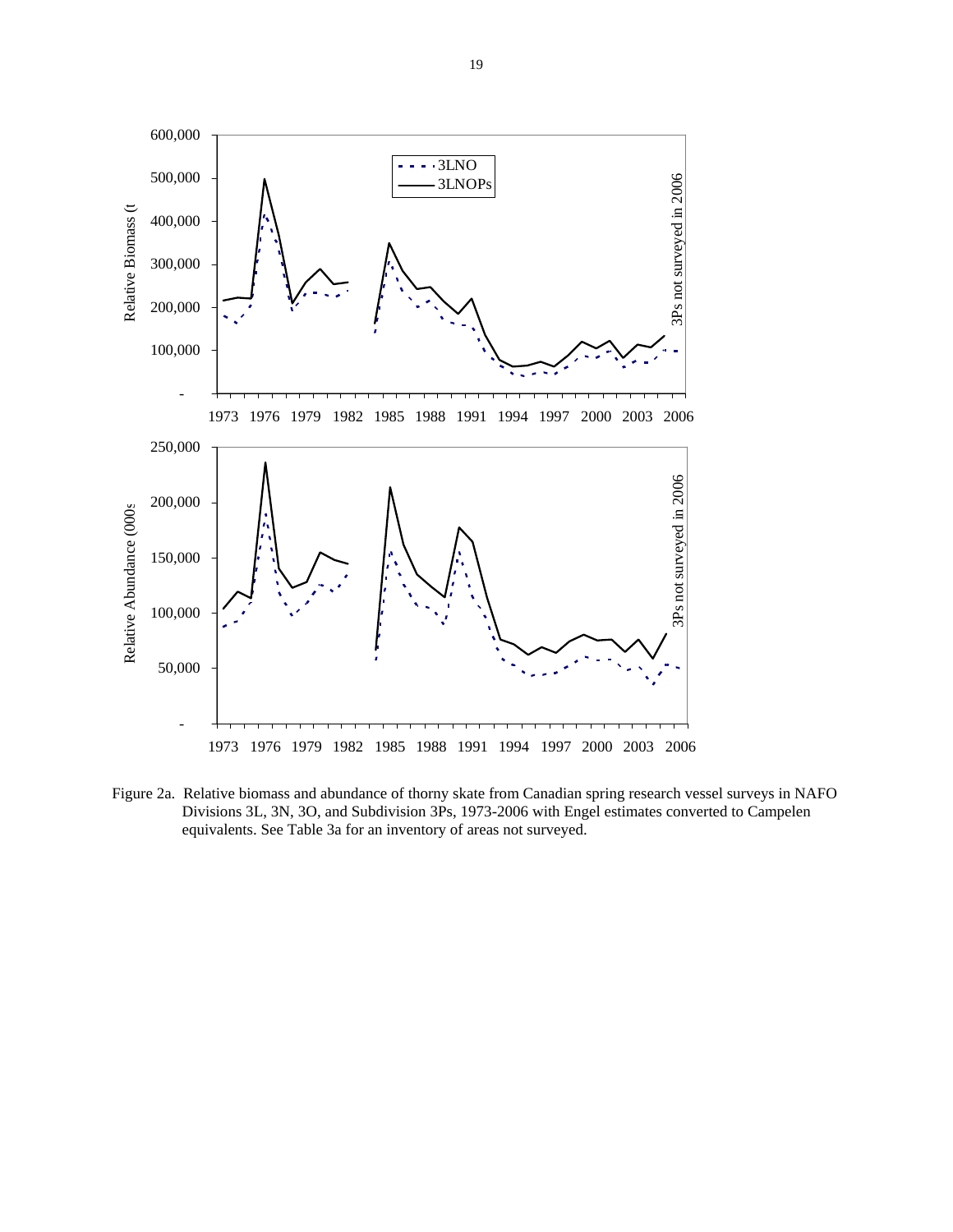

Figure 2b. Mean weight of thorny skate in spring (1971-2006) and autumn (1981-2006) surveys in NAFO Divisions 3L, 3N, 3O, and Subdivision 3Ps. See Table 3a for an inventory of areas not surveyed.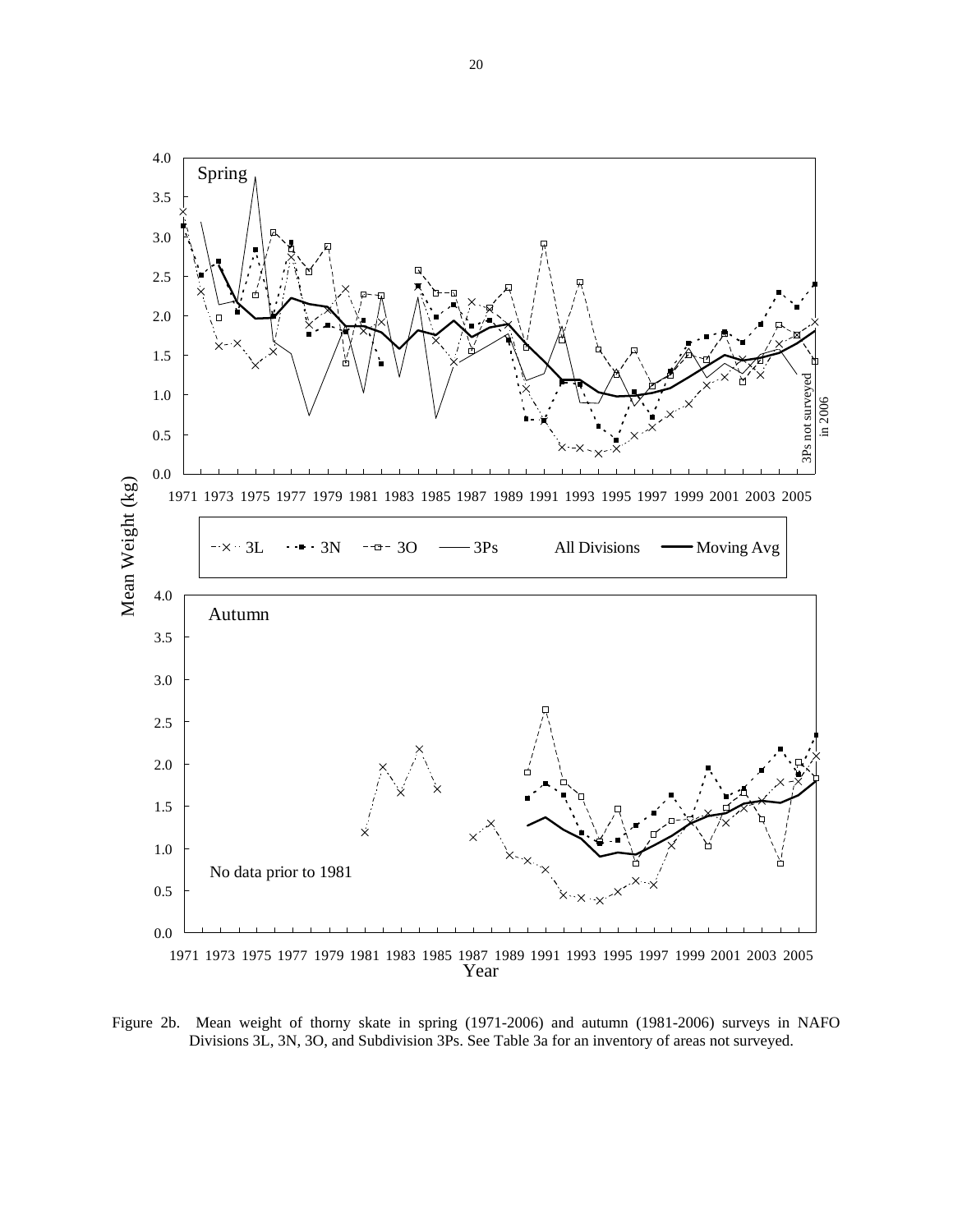

Figure 3. Mean weight and mean number per tow of thorny skate in NAFO Divisions 3L, 3N, 3O, and Subdivision 3Ps with Engel estimates converted to Campelen equivalents with error bars. See Table 3a for an inventory of areas not surveyed.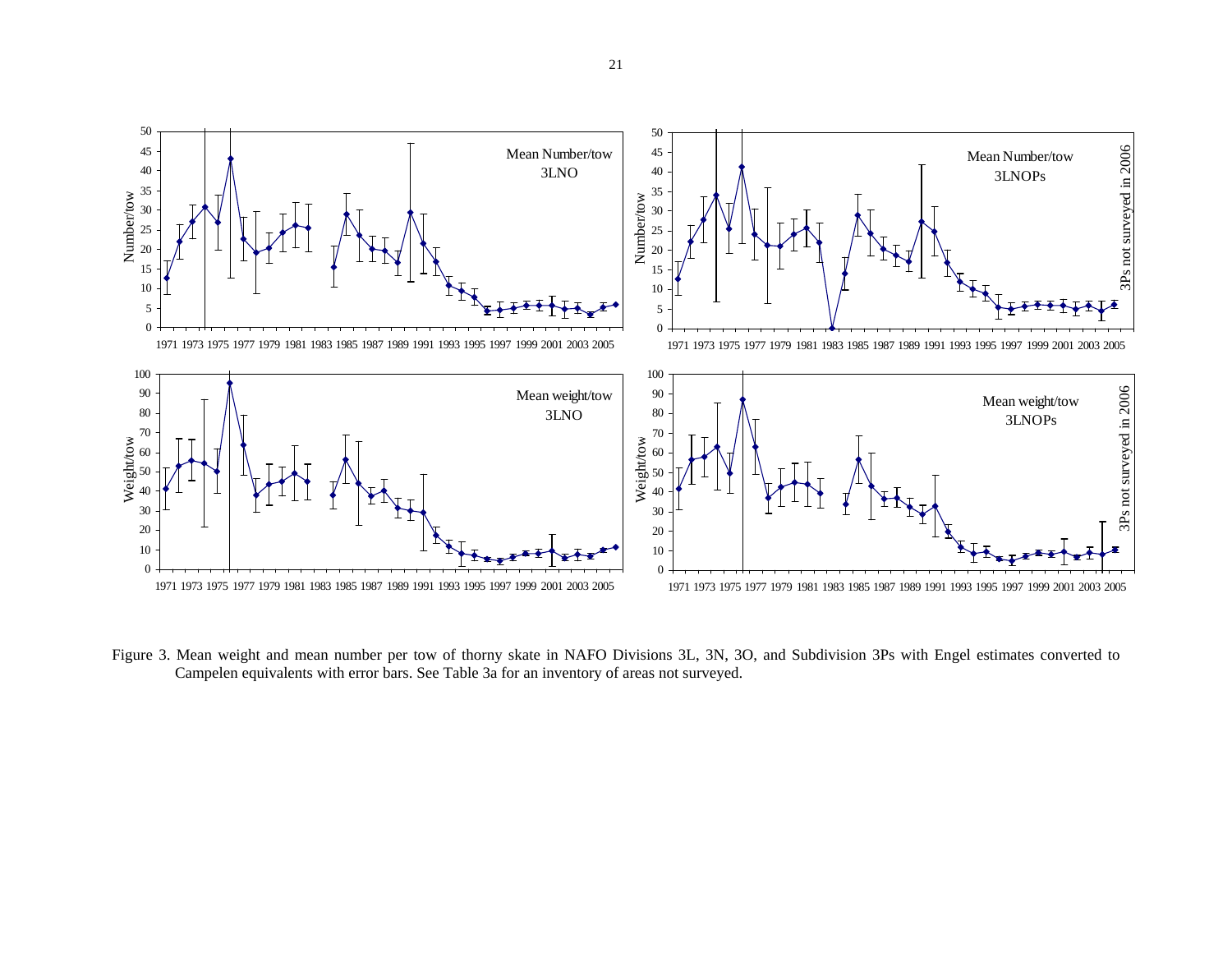

Figure 4. Scaled comparison of the Canadian Campelen survey trend with the Spanish Campelen survey trend in NAFO Div. 3NO, 1995-2006. Note that Spanish surveys occur only in the NAFO Regulatory Area (NRA).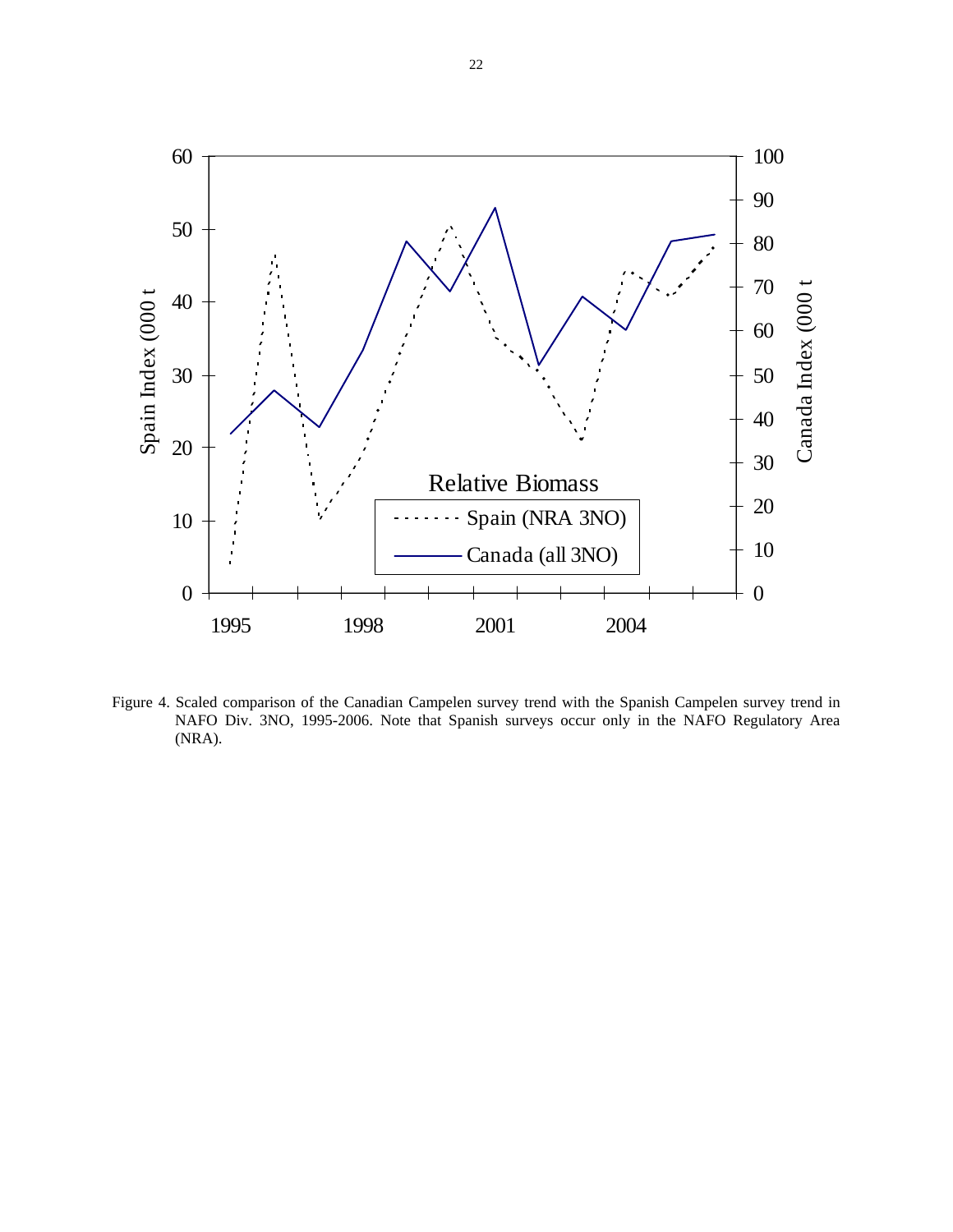

Figure 5a. Trends in abundance by stage and percent of total abundance that is young-of-the-year (YOY), immature, and mature, depicted separately by sex, 1980-2005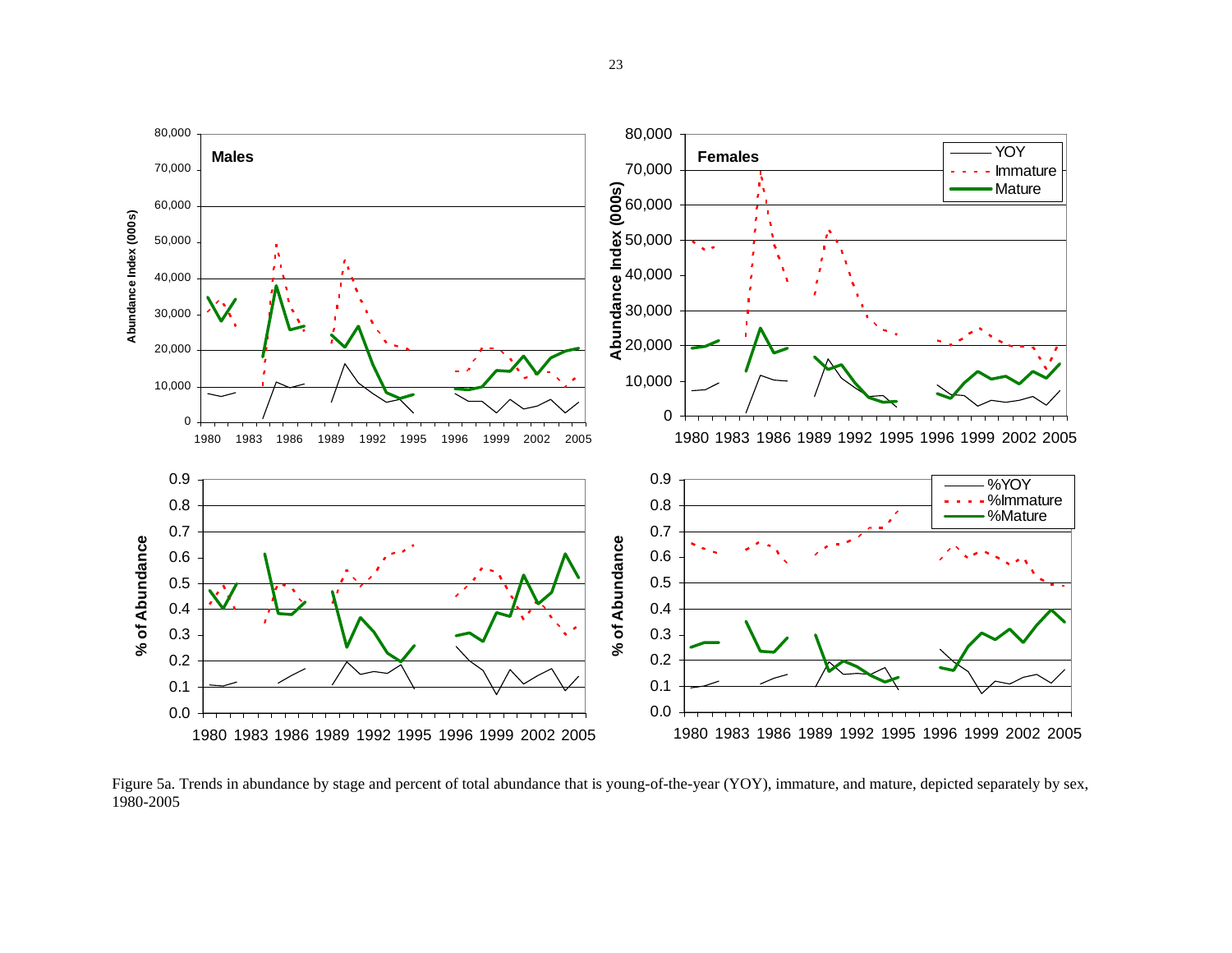

Figure 5b. Recruits per spawner expressed as number of young-of-the-year males and females (YOY produced per female) from Canadian spring research surveys in NAFO Div. 3NO and Subdiv. 3Ps, 1980-2005.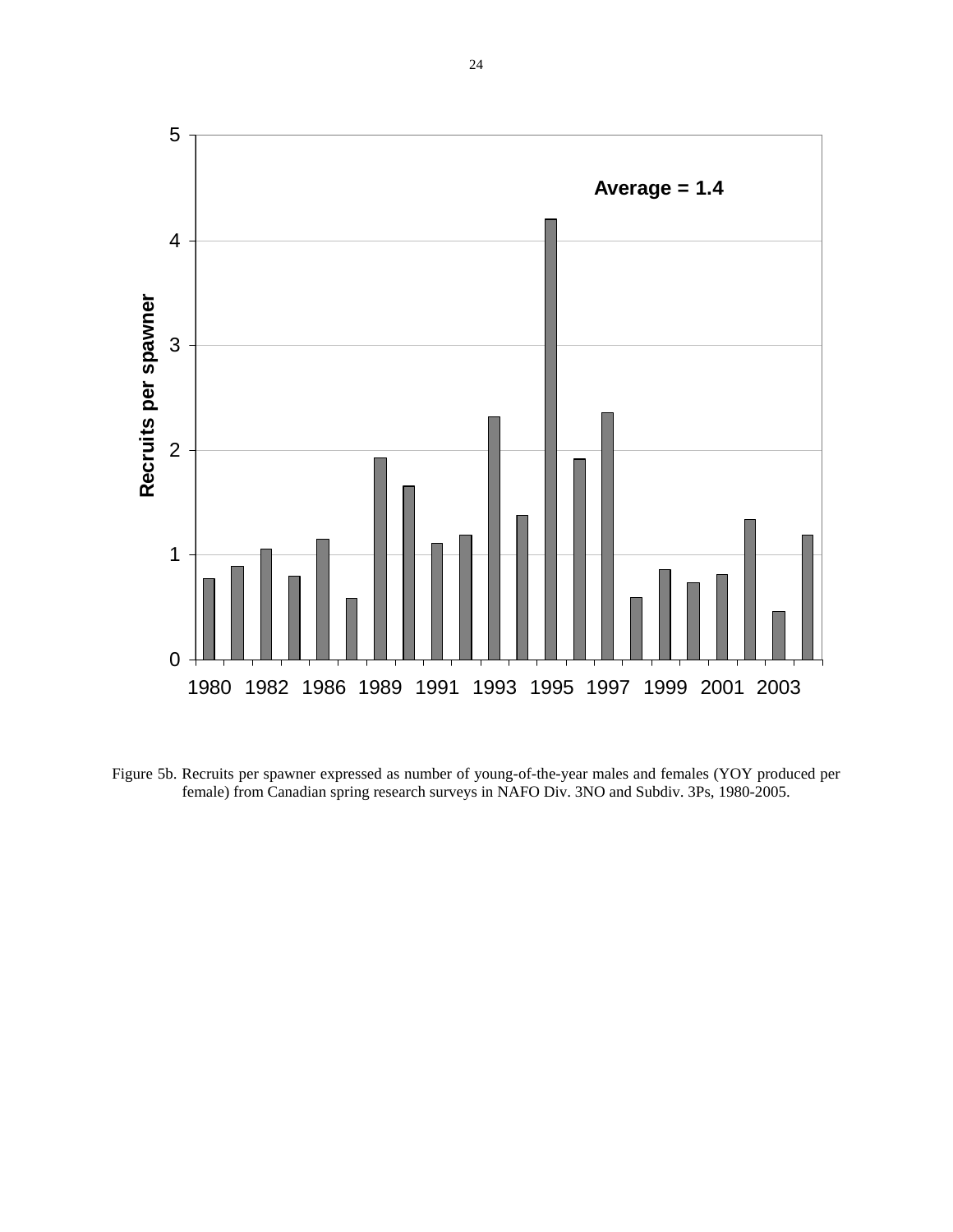

Figure 6. Relationship between male and female thorny skate young of the year (YOY) and female spawning stock abundance (SSA). Upper Panel: Ratio of YOY (young of the year) to SSA (spawning stock abundance consisting of mature females), 1980-2005. Lower Panel: relationship of YOY and SSA to total abundance derived from Spring research surveys.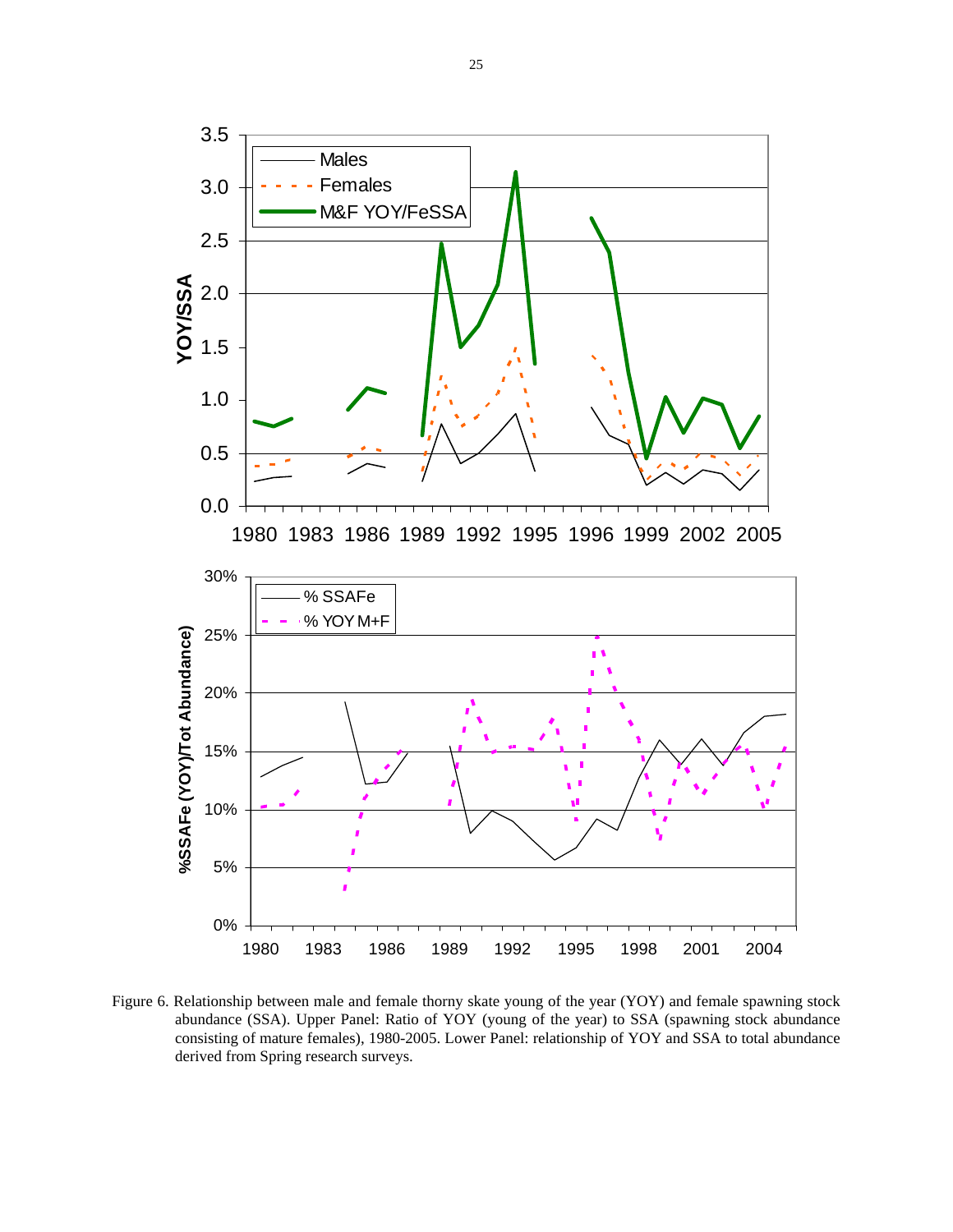

Figure 7. Recruitment Index (male plus female) and Spawning Stock Abundance (SSA female) Index for thorny skates, 1980-2005. Lower graph shows the YOY offset by one year.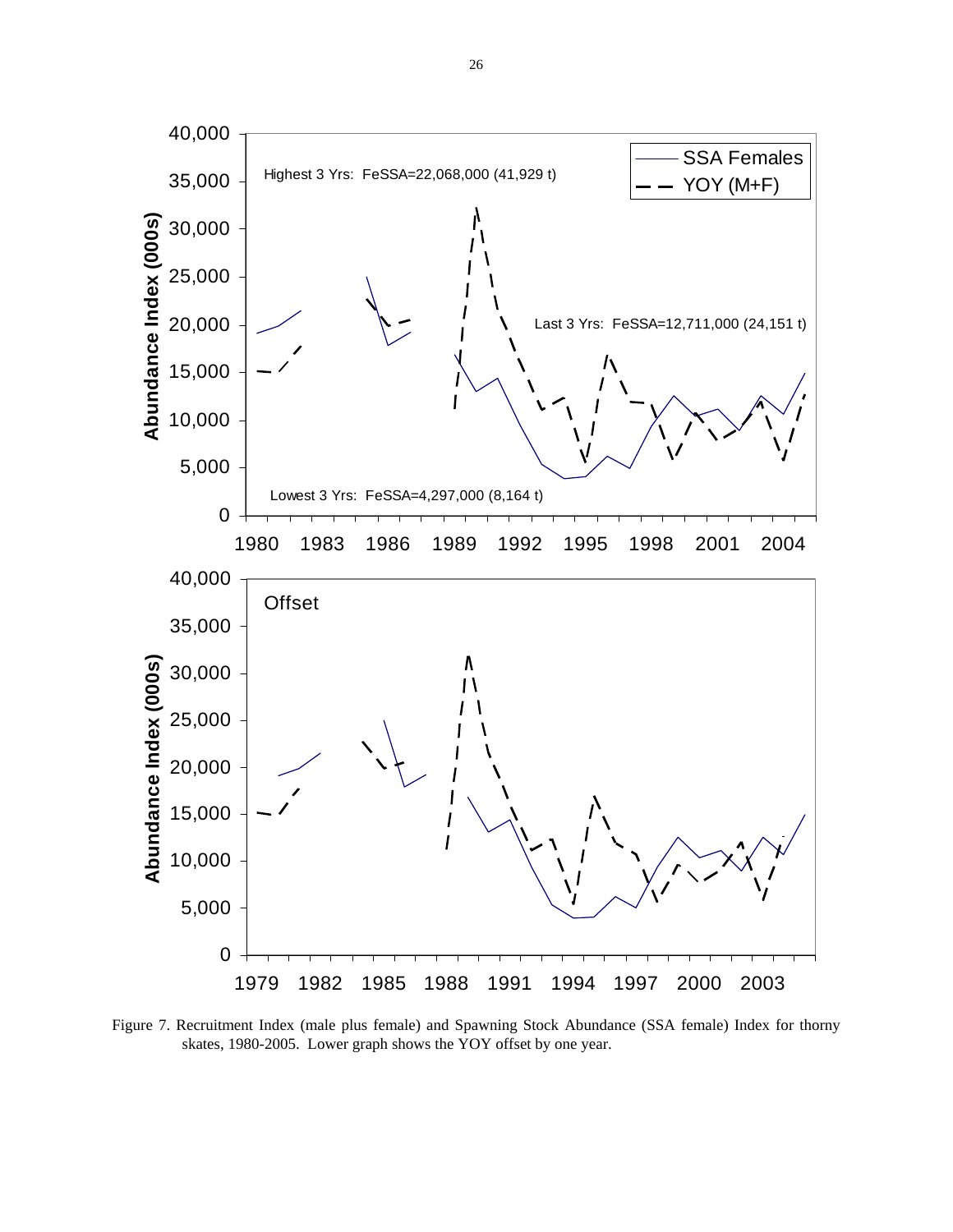

Figure 8. Reported catches of skate in NAFO Divisions 3LNOPs by all countries, 1985-2006. Non-Canadian data for 2005 are preliminary and 2006 is incomplete. Non-Canadian total catches (outside Canada's 200-mile-limit) in 2006 are taken from NAFO letters. Skate data were not speciated although Canadian Fisheries Observer data indicate that thorny skates comprise 90% of skate catches on the Grand Banks.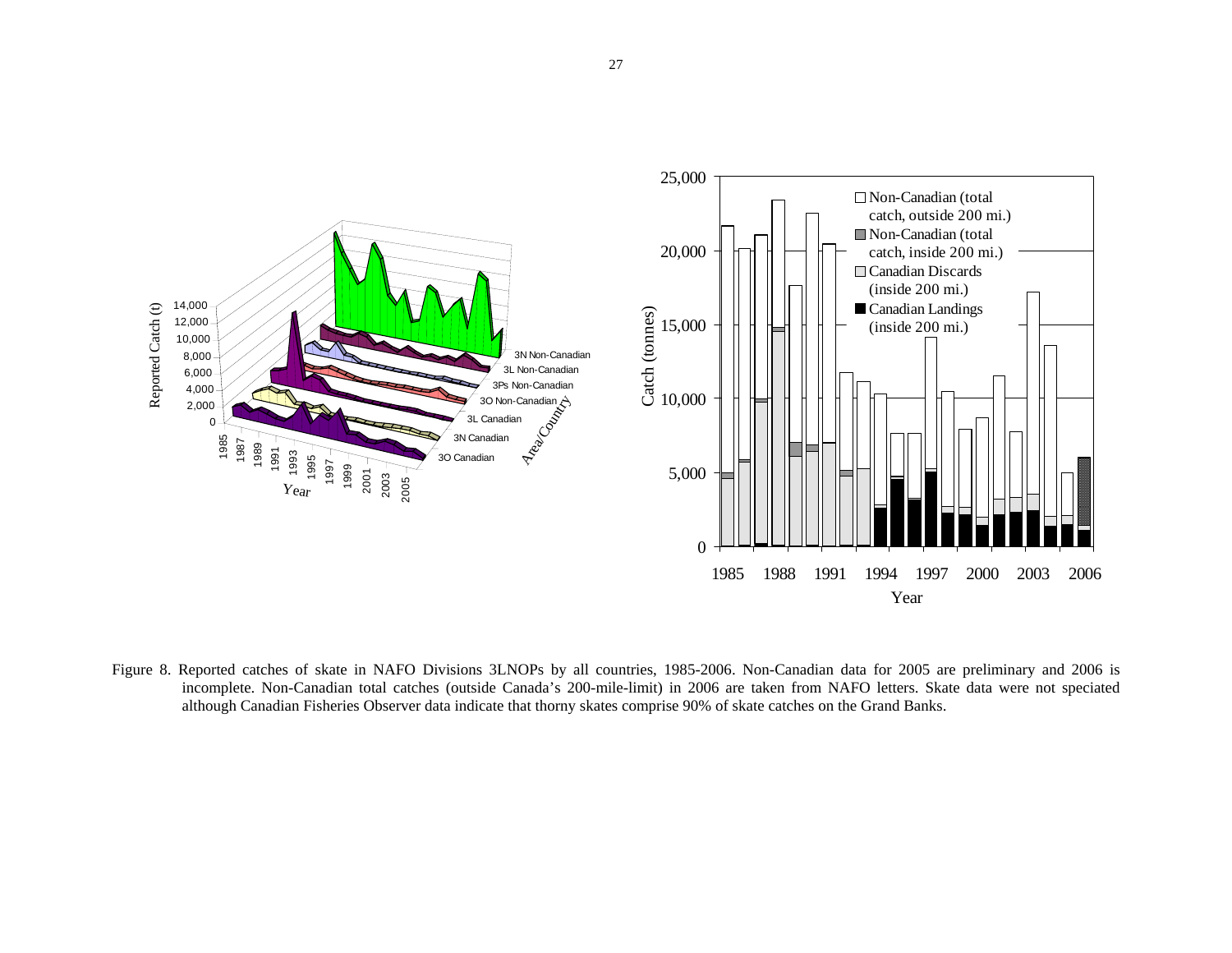![](_page_27_Figure_0.jpeg)

Figure 9. Reported catches of skate in NAFO Divisions 3LNO by all countries, 1985-2006. Non-Canadian data for 2005 are preliminary and 2006 is incomplete. Non-Canadian total catches (outside Canada's 200-milelimit) in 2006 are taken from NAFO letters. Skate data were not speciated although Canadian Fisheries Observer data indicate that thorny skates comprise 90% or more of skate catches on the Grand Banks.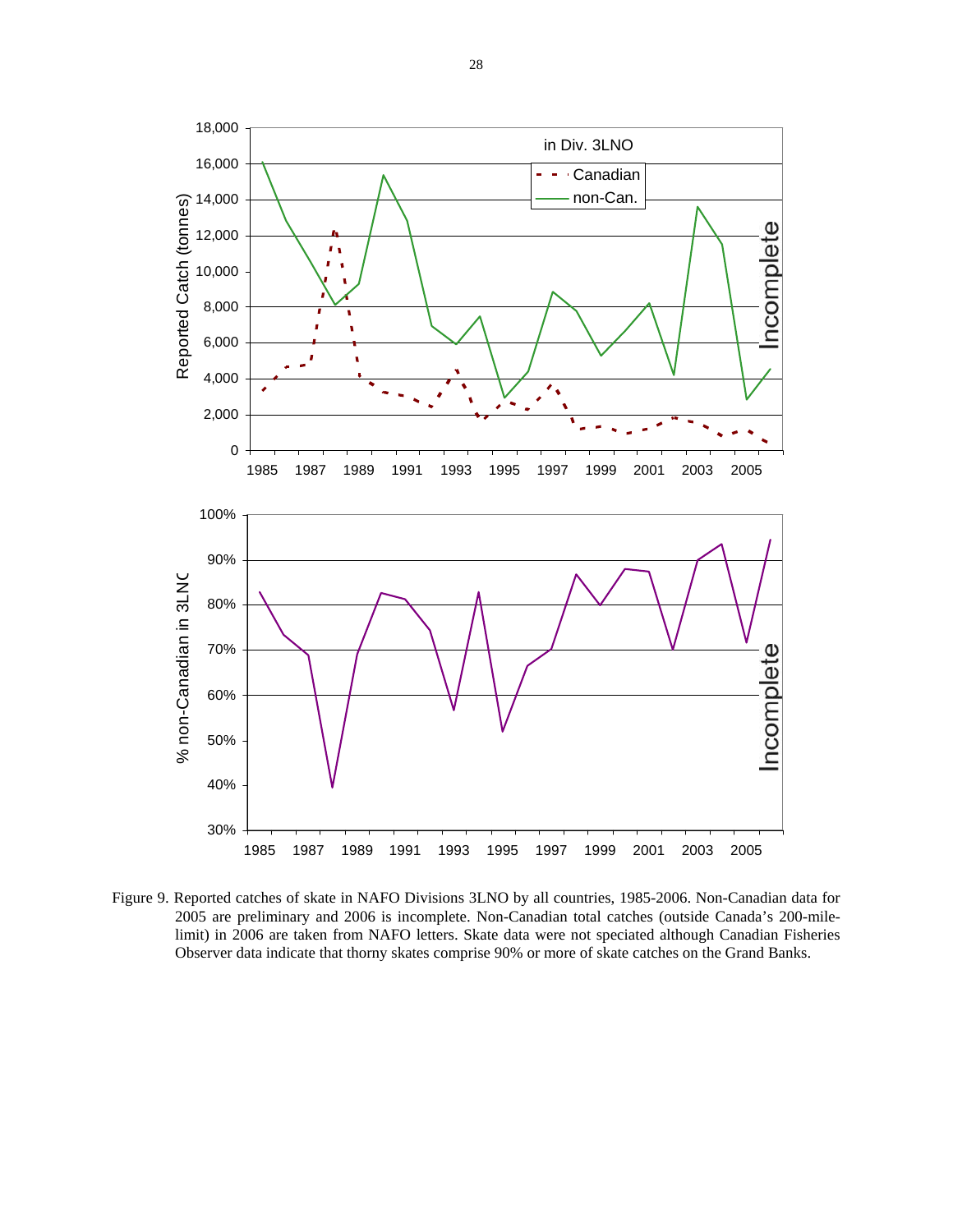![](_page_28_Figure_0.jpeg)

![](_page_28_Figure_1.jpeg)

Figure 10. Upper: Total catch and relative biomass in Div. 3LNOPs. Lower: Exploitation Index (total estimated catch/Spring survey biomass index) for skate in Div. 3LNO3Ps, 1985-2006. Spring survey biomass indices converted to Campelen equivalents for 3LNO, 3Ps and 3LNOPs.